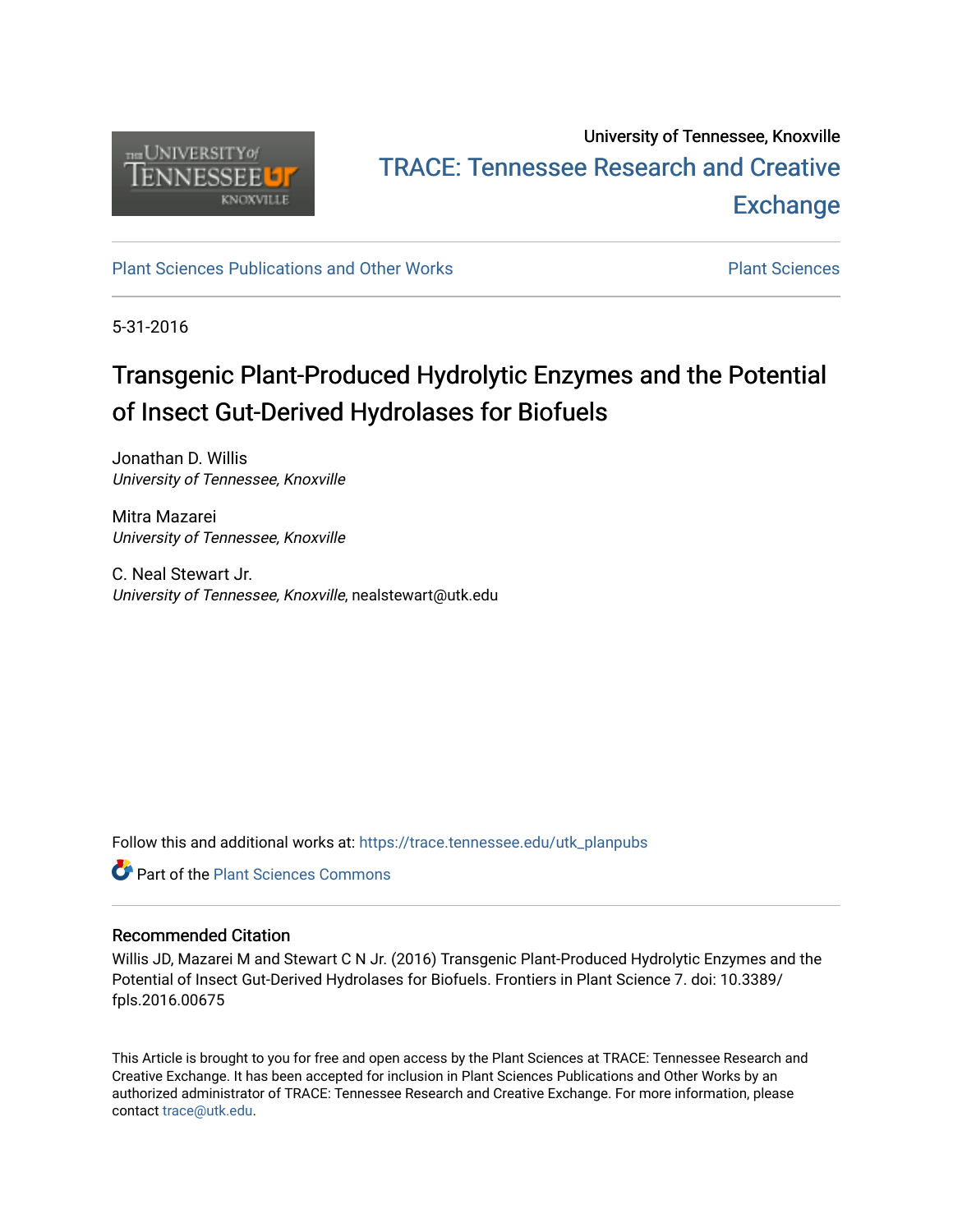



# Transgenic Plant-Produced [Hydrolytic Enzymes and the Potential](http://journal.frontiersin.org/article/10.3389/fpls.2016.00675/abstract) of Insect Gut-Derived Hydrolases for Biofuels

#### [Jonathan D. Willis](http://loop.frontiersin.org/people/334063/overview) <sup>1, 2</sup>, [Mitra Mazarei](http://loop.frontiersin.org/people/253933/overview) <sup>1, 2</sup> and [C. Neal Stewart Jr.](http://loop.frontiersin.org/people/213176/overview) <sup>1, 2\*</sup>

*<sup>1</sup> Department of Plant Sciences, University of Tennessee, Knoxville, TN, USA, <sup>2</sup> Oak Ridge National Laboratory, BioEnergy Science Center, Oak Ridge, TN, USA*

Various perennial C4 grass species have tremendous potential for use as lignocellulosic biofuel feedstocks. Currently available grasses require costly pre-treatment and exogenous hydrolytic enzyme application to break down complex cell wall polymers into sugars that can then be fermented into ethanol. It has long been hypothesized that engineered feedstock production of cell wall degrading (CWD) enzymes would be an efficient production platform for of exogenous hydrolytic enzymes. Most research has focused on plant overexpression of CWD enzyme-coding genes from free-living bacteria and fungi that naturally break down plant cell walls. Recently, it has been found that insect digestive tracts harbor novel sources of lignocellulolytic biocatalysts that might be exploited for biofuel production. These CWD enzyme genes can be located in the insect genomes or in symbiotic microbes. When CWD genes are transformed into plants, negative pleiotropic effects are possible such as unintended cell wall digestion. The use of codon optimization along with organelle and tissue specific targeting improves CWD enzyme yields. The literature teaches several important lessons on strategic deployment of CWD genes in transgenic plants, which is the focus of this review.

#### **OPEN ACCESS**

#### Edited by:

*Huanzhong Wang, University of Connecticut, USA*

#### Reviewed by:

*Holger Klose, RWTH Aachen University, Germany Elizabeth E. Hood, Arkansas State University, USA*

\*Correspondence:

*C. Neal Stewart Jr. [nealstewart@utk.edu](mailto:nealstewart@utk.edu)*

#### Specialty section:

*This article was submitted to Plant Biotechnology, a section of the journal Frontiers in Plant Science*

Received: *03 March 2016* Accepted: *02 May 2016* Published: *31 May 2016*

#### Citation:

*Willis JD, Mazarei M and Stewart CN Jr. (2016) Transgenic Plant-Produced Hydrolytic Enzymes and the Potential of Insect Gut-Derived Hydrolases for Biofuels. Front. Plant Sci. 7:675. doi: [10.3389/fpls.2016.00675](http://dx.doi.org/10.3389/fpls.2016.00675)*

Keywords: lignocellulosic, insect cellulase, cell wall degrading (CWD) enzyme, biofuel, hydrolase, gene expression, enzyme targeting

## INTRODUCTION

The natural recalcitrance of plant cell walls is a major commercial hurdle for cellulosic biofuel production. Two economic barriers of biofuel production are pretreatment and hydrolytic enzymes [\(Wyman, 2007;](#page-18-0) [Furtado et al., 2014\)](#page-15-0). It has been hypothesized that using a transgenic plant vehicle for the production of hydrolytic enzymes would improve cellulosic biofuel economics. Thus far, plant species transformed to overproduce hydrolytic enzymes are not bioenergy feedstock crops, but rather, easily transformed species such as Arabidopsis thaliana, Nicotiana tabacum (tobacco), and Oryza sativa (rice) [\(Taylor et al., 2008\)](#page-17-0). All of these models are annual plants, and therefore may not be entirely predictive of enzyme activity perennial crops forecasted to be the most useful for cellulosic bioenergy.

Plant cell walls are composed of three major types of polymers: cellulose, hemicelluloses, and lignin. Each of these polymers are cross-linked and/or intertwined with another type to provide stereochemical strength [\(Cosgrove, 2005\)](#page-15-1). Plant cell walls have successfully been broken down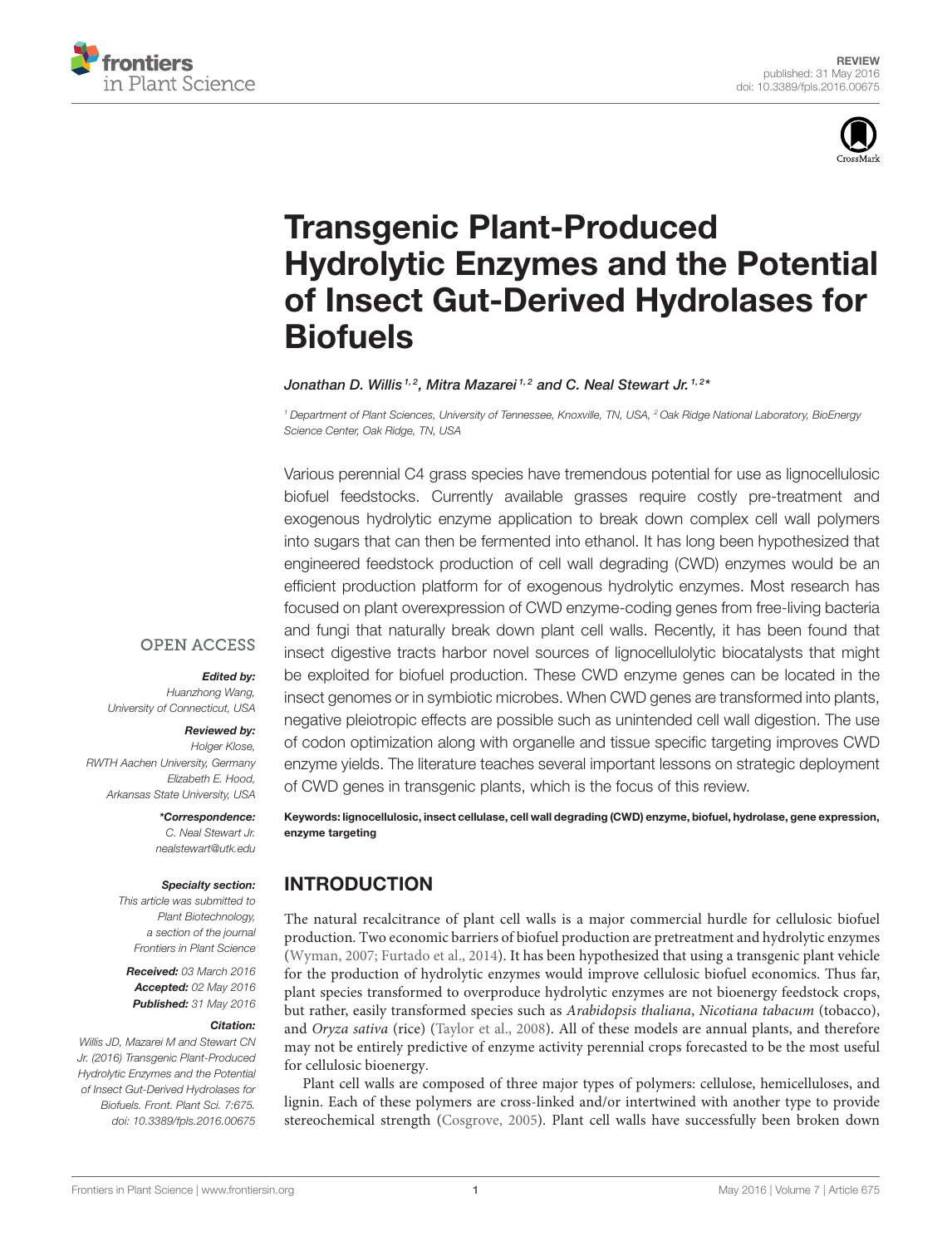using mechanical and chemical means, however these processes can release metabolites that can inhibit fermentation. Furfural is one such metabolite that inhibits the growth of yeast (Boyer et al., [1992;](#page-15-2) [Zhang K. et al., 2011\)](#page-18-1). A mixture of mechanical, chemical, and enzymatic means might be required to reduce cell wall recalcitrance in lignocellulosic biomass processing. Enzymes represent one of the highest material costs in lignocellulosic processing [\(Taylor et al., 2008;](#page-17-0) [Klein-Marcuschamer et al., 2012\)](#page-16-0).

Synergistic action of multiple enzymes are required for complete cell wall degradation. Four-to-five classes of enzymes are required to break down cellulose into its smaller cellobiose sub-units [\(Bhat, 2000;](#page-15-3) [Lopez-Casado et al., 2008\)](#page-16-1), which is, in turn, composed of two glucose units connected by a β-1,4 linkage. The tightly-packed crystalline structure of cellulose prevents enzyme accessibility. Hemicelluloses have variable polymeric structures composed of pentose sugars and a variety of side chains, which necessitates a suite of enzymes for hydrolysis [\(Saha,](#page-17-1) [2003;](#page-17-1) [Scheller and Ulvskov, 2010\)](#page-17-2).

Before the advent of rapid DNA sequencing technologies, glycosyl hydrolase (GH) enzymes were categorized based on their substrate specificity. Substrate specificity categorization was inadequate with discovery of enzymes with multiple catalytic domains and/or multiple substrate adherence [\(Henrissat, 1991\)](#page-15-4). The previous substrate specificity classification system was updated and GHs were re-grouped into families (Henrissat and Bairoch, [1993,](#page-15-5) [1996\)](#page-15-6). The CAZy database (CAZy.org) provides tools for classification and defining novel cellulolytic enzymes [\(Lombard et al., 2014\)](#page-16-2).

Enzymes used for industrial cell wall hydrolysis are prepared from mesophilic fungi and bacteria. Optimal enzyme activity in such cases is typically 50◦C and a pH range of 5.0–7.0 [\(Bruce and Palfreyman, 1998;](#page-15-7) [Bhalla et al., 2013\)](#page-15-8). Enzymatic degradation of cellulose to glucose requires three enzyme classes: endo-glucanases, cellobiohydrolases, and β-glucosidases (**Box 1**). Endo-glucanases (EG) act randomly on internal portions of the cellulose polymer creating smaller chains. Cellobiohydrolases (CBH) (also reported as exo-glucanases) cleave these smaller units at the end portion into cellobiose units. β-glucosidases (BG) cleave cellobiose units into individual glucose monomers. For efficient degradation of cellulose, each of these enzymes are required [\(Kostylev and Wilson, 2012\)](#page-16-3).

If transgenic plants are to be used to overproduce GHs, there are three important aspects to be considered for the host plant: (1) as a biocatalyst production unit, (2) altered cell walls, and (3) auto-hydrolysis of biomass [\(Taylor et al., 2008;](#page-17-0) [Furtado et al., 2014;](#page-15-0) [Lambertz et al., 2014;](#page-16-4) [Damm et al., 2016\)](#page-15-9). Utilizing plants as enzyme factories is an intriguing concept. It may not be practically feasible in this case, so using plant cell cultures for enzyme overproduction has been proposed (Hellwig et al., [2004\)](#page-15-10). The highest potential goal is to produce bioenergy feedstocks with altered cell walls for high saccharification and their own saccharification enzymes in tandem. An autohydrolytic plant system would require enzymes to be inactive, induced, or sequestered until harvest in order to not negatively affect plant growth. Research on GHs produced in plants is in its relative infancy.

In this review we will highlight successes and challenges of GH production in plants. Here, we compare past use of fungal and bacterial GHs produced in plants and focus on lessons that can inform on selection of appropriate expression systems. We focus especially on the types and properties of insect-derived GHs and assess their potential use in plants. Strategies and recommendations for conducting research and development of CWD enzymes in plants will be discussed with an eye toward improving bioenergy crops and integrated biofuel systems.

## ENDO-GLUCANASES IN TRANSGENIC PLANTS

Heterologous expression of lignocellulosic enzymes in planta for improved production of biofuels was proposed in the 1990s, but relatively few enzymes have been tested [\(Lopez-Casado et al.,](#page-16-1) [2008;](#page-16-1) [Furtado et al., 2014;](#page-15-0) [Lambertz et al., 2014\)](#page-16-4). Mostly, bacterial and fungal enzymes have been overproduced in plants to assess efficacy of the concept [\(Taylor et al., 2008;](#page-17-0) [Lambertz et al., 2014\)](#page-16-4). Endo-glucanases (EG) have, by far, been the most abundant class of CWD enzymes produced in plants (**[Table 1](#page-4-0)**). The E1 cellulase from the bacterium Acidothermus cellulolyticus has been the most frequent EG produced in transgenic plants (15 papers; **[Table 1](#page-4-0)**). One reason behind the attention given to E1 is that it is a hyperthermophilic enzyme, which would be inactive during temperatures favoring plant growth.

The first report on E1 production in plants was in tobacco in which E1 was targeted to the chloroplast. E1 was active with an optimal temperature of 81◦C and pH of 5.25 (Dai Z. et al., [2000\)](#page-15-11). The cauliflower mosaic virus 35S promoter (35S) was used to drive E1 gene expression in A. thaliana for apoplast targeting [\(Ziegler et al., 2000\)](#page-18-2). In this study, E1 was accumulated up to 26% of total soluble protein in primary leaves, which is the highest reported for transgenic plant produced hydrolases [\(Ziegler et al., 2000;](#page-18-2) [Taylor et al.,](#page-17-0) [2008\)](#page-17-0). Tobacco E1 expressing lines were developed for transport to the chloroplast and found that not all parts of the enzyme would translocate, however the catalytic domain was sufficient to maintain enzyme activity [\(Jin et al., 2003\)](#page-16-5). In an attempt to optimize E1 expression in tobacco, the hybrid constitutive promoter Mac (a combination of the Ti plasmid mannopine

**Abbreviations:** AU, absorbance unit; AX, arabinoxoylan; AZCL-xylan, azo-crosslinked-xylan; AZCL, azo-crosslinked; BG, β-glucosidase; BMCC, bacterial microcrystalline cellulose; CaMV35S, cauliflower mosaic virus 35S promoter; CBH, cellobiohydrolase; CBM, carbohydrate binding module; CMC, carboxymethylcellulose; CMVar, cucumber mosaic virus advanced replicating promoter; CWD, cell wall degrading enzyme; FU, fluorescence units; EG, endo-1,4-β-glucanase; ER, endoplasmic reticulum; GH, glycosyl hydrolase; GHF, glycosyl hydrolase family; GluB-1, rice glutelin endosperm promoter; HEPES, 4-(2-hydroxyethyl)-1-piperazineethanesulfonic acid; Hor2-4, barley B1 hordein promoter; Mac, promoter combination of the Ti plasmid mannopine synthetase and CaMV 35S; MUC, 4-methylumbelliferyl-β-D-cellobioside; MUL, 4-methylumbelliferyl-β -D-lactopyranoside; n.d., not determined; n.o., not optimized; n.r., not reported; pNPG, p-nitrophenyl β-D-glucopyranoside; RBB-xylan, remazol brilliant blue R-D-xylan; RbcS-3C, Rubisco small sub-unit promoter; TRBO, tobacco mosaic virus RNA-based overexpression vector; U, unit; Xyl, xylanase; Zm-PEPc, maize phosphoenolpyruvate carboxylase.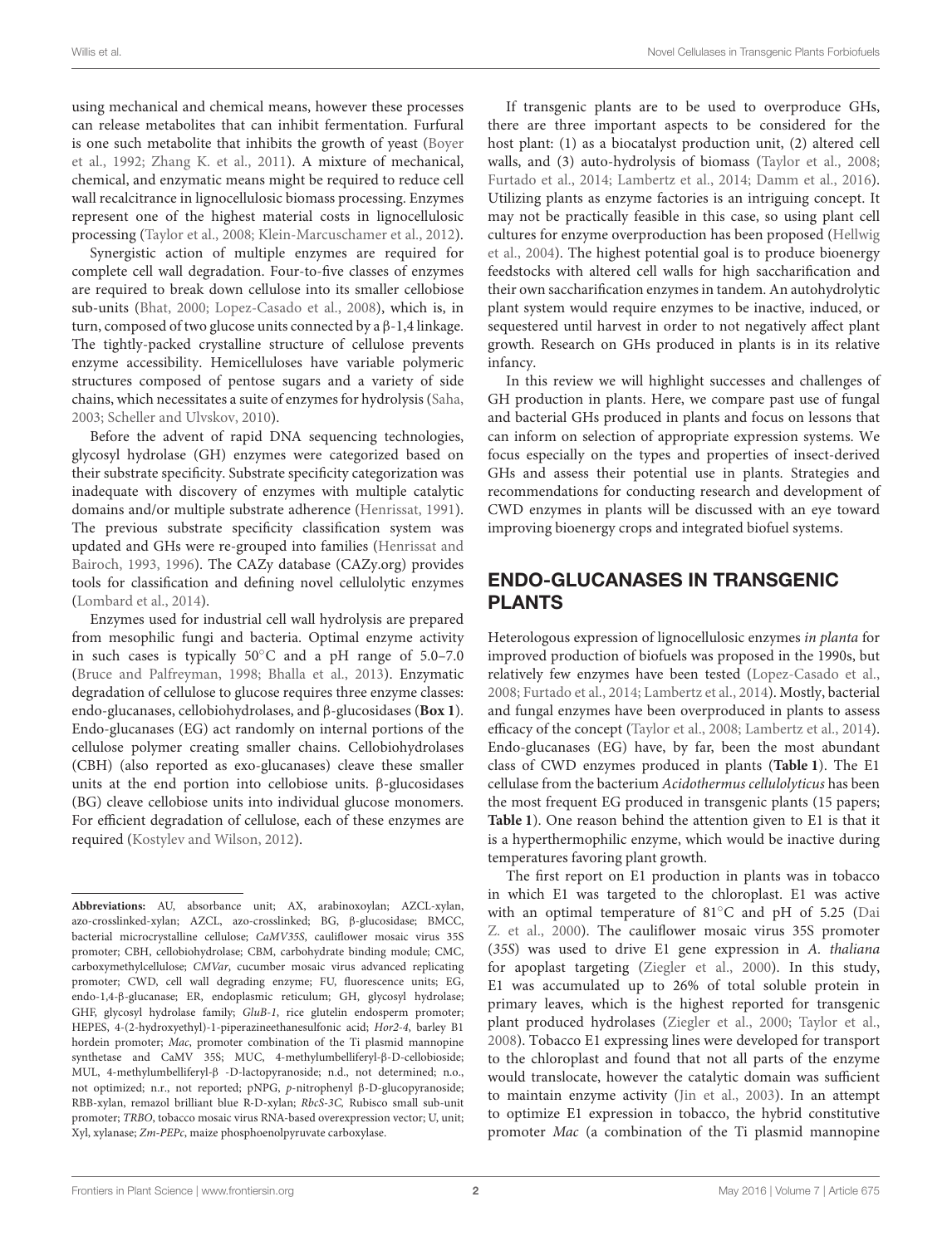#### BOX 1 | CLASSIFICATION OF CELLULASE ENZYMES.

Endo- β -1,4-glucanase: Glycosyl hydrolase which has an open-ended catalytic side to randomly bind and cleave the internal β1-4 linkages of cellulose polymer chains producing reduced ends. Commonly called "cellulose."

Exo- β -1,4-glucanase (aka Cellobiohydrolase): Similar to its Endo- counterpart, except cellulose polymers are threaded through the enzyme to reach the catalytic site.

β-glucosidase (aka cellobiases): Glucosidase enzyme which hydrolyzes the β1-4 linkage cellobiose molecules releasing two glucoses.

synthetase and 35S promoters) and the RbcS-3C (Rubisco small sub-unit) promoter were compared; the RbcS-3C was ranked higher in performance. However, the highest total soluble protein was reported as only 0.25%. Apoplast-targeted E1 transgenic potato plants produced 2.6% E1 relative to total soluble protein [\(Dai Z. Y. et al., 2000\)](#page-15-12). Similar studies in maize, using an enhanced version of the 35S promoter driving the E1 gene resulted in 2.1% [\(Biswas et al., 2006\)](#page-15-13) and 1.13% (Ransom et al., [2007\)](#page-17-3) E1 accumulation relative to total soluble protein. Even though none of the above studies reported any negative effects to the host plants, E1 transgenic maize [\(Ransom et al.,](#page-17-3) [2007\)](#page-17-3), and tobacco cell walls developed differently than their respective non-transgenic parents. In each of these two studies increased saccharification was reported. Wildtype and E1 maize expressing lines were exposed to exogenous application of E1 and showed to be equivalent. The proposed reason for this is due to E1 is active in vivo during plant growth causing small nicks within the cellulose polymers. Addition of extra exogenous E1 application of enzyme was ineffectual due to the enzyme already hydrolyzing available cellulose recognition sites [\(Brunecky et al., 2011\)](#page-15-14). In the same study, [Brunecky et al.](#page-15-14) [\(2011\)](#page-15-14) examined the transgenic E1 corn and tobacco made by Ziegelhoffer et al., (2001) via histological examination and postulated E1 was having an effect on cell wall growth during development [\(Ziegelhoffer et al., 2001;](#page-18-3) [Brunecky et al., 2011\)](#page-15-14). The presence of biologically active E1 during cell wall synthesis could play a role in reducing cellulose crystallinity or by creating gaps in the cell wall for increased enzyme accessibility (Brunecky et al., [2011\)](#page-15-14). Aforementioned experiments demonstrate the utility of plant produced endoglucanases as a method for cell wall architecture manipulation.

One goal has been to use transgenic plants as biocatalyst producers in a commodity, such as E1 accumulation in maize seeds. The first 40 codons of E1 were codon-optimized in attempt to increase expression and endow tissue specificity [\(Hood et al.,](#page-15-15) [2007\)](#page-15-15). E1 in maize seed was further targeted to the cell wall, ER, and the vacuole. In the [Hood et al. \(2007\)](#page-15-15) study, the ER appeared to be the best subcellular localization target, but none of the localizations led to off-effects in maize. Though active, the E1 enzyme was found to be truncated from a ∼70 kDa size down to ∼40 kDa. Furthermore, stable enzyme was observed after harvesting and drying [\(Hood et al., 2007\)](#page-15-15). The researchers introgressed the transgenes into elite germplasm [\(Hood et al.,](#page-15-16) [2012\)](#page-15-16) for further field experiments [\(Garda et al., 2015\)](#page-15-17). E1 accumulation increased up to seven-fold in the elite germplasm. Field produced E1 in maize seed appeared to be active, thus illustrating an economically-viable platform to overproduce and store E1 until needed.

In rice, E1 has been studied for production in vegetative biomass apoplasts [\(Oraby et al., 2007;](#page-17-4) [Chou et al., 2011\)](#page-15-18) and seed endosperm [\(Zhang Q. et al., 2012\)](#page-18-4). Apoplastic targeting appeared to not affect plant growth [\(Oraby et al., 2007;](#page-17-4) Chou et al., [2011\)](#page-15-18), whereas the endosperm production strategy led to dwarfing and early flowering [\(Zhang Q. et al., 2012\)](#page-18-4). While introduction of E1 led to a suboptimal host plant phenotype, there are multiple variables which need to be addressed. In both cases, E1 was targeted to the apoplast, but used two different constitutive promoters and two different germplasms (Oraby et al., [2007;](#page-17-4) [Chou et al., 2011\)](#page-15-18). [Chou et al. \(2011\)](#page-15-18) reported higher protein yield at 6.1% over [Oraby et al. \(2007\)](#page-17-4) 4.9%. When E1 was targeted to the endosperm it was active in dried seeds, but seeds were smaller than wild type seed [\(Zhang Q. et al., 2012\)](#page-18-4). The researchers speculated that lower seed weight is an effect of the transformation process as transgenic rice expressing noncellulase proteins have a similar issue [\(Zhang Q. et al., 2012\)](#page-18-4). No other phenotype was reported in the endosperm-targeted rice. Amongst the three cases, only [Zhang Q. et al. \(2012\)](#page-18-4) performed an optimization experiment to demonstrate that the E1-produced rice maintained its high thermophilic optimum of 81◦C.

E1 was transformed into duckweed (Lemna minor 8627), an aquatic plant, for accumulation in the cytosol in which extraction buffers were tested for efficacy. Three extraction buffers, sodium citrate (50 mM pH 4.8), sodium acetate buffer (50 mM pH 5), and HEPES (50 mM pH 8), were used and evaluated for their effects on enzyme yield and activity [\(Sun et al., 2007\)](#page-17-5). The HEPES buffer extraction yielded more total soluble protein compared to other experimental buffers. When the proteins were extracted with citrate buffer and brief heating at 65◦C enzyme activity was increased, although total recovered protein yield was lower than when the HEPES buffer extraction was used [\(Sun et al., 2007\)](#page-17-5).

Transient expression of E1 was performed in sunflower to study the effects of various promoters: CaMV35S, CMVar (cucumber mosaic virus "advanced replicating"), and TRBO (tobacco mosaic virus RNA-based overexpression vector). Neither the CMVar nor TRBO led to E1 production. Utilizing the 35S promoter, it was shown that addition of methyl jasmonic acid led to a four-fold increase in production of active enzyme (Jung et al., [2014\)](#page-16-6).

Thermobifida fusca (formerly named Thermomonospora fusca), a thermophilic bacterium, produces Cel6A (formerly E2), an EG that was transformed into alfalfa, tobacco, and potato for cytosolic production. Active Cel6A showed no negative phenotype on whole plants. Cel6A was evaluated for thermostability and was found to be still active from 60–65◦C, but became inactive at higher temperatures in the absence of substrate which was comparable to commercially produced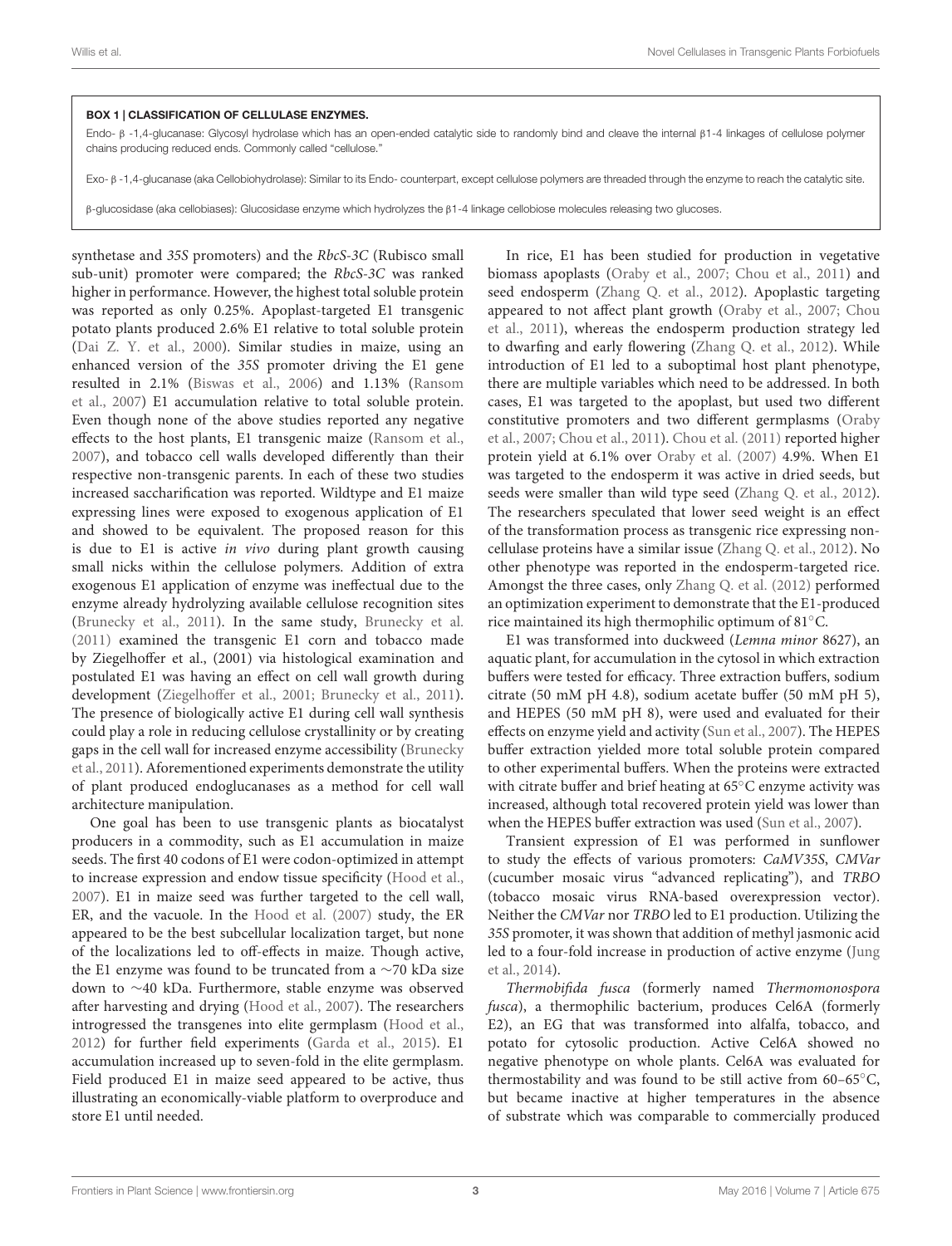<span id="page-4-0"></span>

|                              |                                |                                              |                         |                     |                        |              |                              | TABLE 1   Endo- β -1,4-glucanase transgenic plant studies in which various host plant species and subcellular localization were targeted for enzyme overproduction. |                                                                  |                              |
|------------------------------|--------------------------------|----------------------------------------------|-------------------------|---------------------|------------------------|--------------|------------------------------|---------------------------------------------------------------------------------------------------------------------------------------------------------------------|------------------------------------------------------------------|------------------------------|
| Enzyme<br>Name               | Source organism                | Host plant                                   | Organelle<br>targeting  | 불                   | optimum<br>Temp.       | optimum<br>玉 | Substrate                    | Activity                                                                                                                                                            | <b>Notes</b>                                                     | Reference                    |
| $\overleftarrow{\text{m}}$   | Acidothermus                   | Arabidopsis thaliana                         | Apoplast                | LO                  | 65°C                   | 5.5 n.o.     | $CMC \neq$                   | 26% TSP                                                                                                                                                             |                                                                  | Ziegler et al., 2000         |
|                              | cellulolyticus                 |                                              |                         |                     | o.o                    |              | <b>MUC</b>                   |                                                                                                                                                                     |                                                                  |                              |
| 靣                            | Acidothermus<br>cellulolyticus | Lemna minor 8627                             | Cytosol                 | LO                  | $SO^{\circ}C$          | 5.0          | CMC                          | 0.24 U/g fresh tissue                                                                                                                                               |                                                                  | Sun et al., 2007             |
| 靣                            | Acidothemus<br>cellulolyticus  | Nicotiana tabacum                            | Chloroplast             | LO                  | $91^{\circ}$ C         | 5.25         | <b>DUM</b>                   | 2756.3 pmol MU mg <sup>-1</sup> TSP<br>min <sup>-1</sup>                                                                                                            |                                                                  | Dai Z. et al., 2000          |
| 靣                            | Acidothermus<br>cellulolyticus | Nicotiana tabacum                            | Apoplast                | LO                  | $91^{\circ}$ C         | 5.25         | <b>MUC</b>                   | 18056 pmol MU mg <sup>-1</sup> TSP min <sup>-1</sup>                                                                                                                |                                                                  | Dai et al., 2005             |
| 面                            | Acidothermus<br>cellulolyticus | Nicotiana tabacum                            | Chloroplast             | Б                   | 65°C<br>c.c            | 5.5 n.o.     | <b>MUC</b>                   | 2824 FU                                                                                                                                                             |                                                                  | Jin et al., 2003             |
| 靣                            | Acidothermus<br>cellulolyticus | Nicotiana tabacum                            | Chloroplast<br>Apoplast | LO                  | 65°C<br>Ο.             | 5.5 n.o.     | CMC                          | 1.6% TSP                                                                                                                                                            | Catalytic domain                                                 | Ziegelhoffer et al.,<br>2001 |
|                              |                                |                                              | Cytosol                 |                     |                        |              | <b>NUC</b>                   |                                                                                                                                                                     |                                                                  |                              |
| $\overleftarrow{\mathbb{L}}$ | Acidothermus<br>cellulolyticus | Nicotiana tabacum,<br>Zea mays               | Apoplast                | LO                  | $50^{\circ}$ C<br>n.o. | 5.0 n.o.     | <b>MUC</b>                   | 0.3 ng/mg biomass                                                                                                                                                   | by Ziegelhoffer) corn<br>provided by Biswall<br>Tobacco provided | Brunecky et al., 2011        |
| $\overleftarrow{\mathbb{L}}$ | Acidothermus<br>cellulolyticus | Oryza sativa                                 | Apoplast                | LO                  | 65°C<br>c.c            | 5.5 n.o.     | <b>MUC</b>                   | 25000 pmol MU/mg protein/min                                                                                                                                        |                                                                  | Chou et al., 2011            |
| 靣                            | Acidothermus<br>cellulolyticus | Oryza sativa                                 | Apoplast                | LO                  | 65°C<br>c.c            | 5.5 n.o.     | <b>MUC</b>                   | 4.9% TSP                                                                                                                                                            |                                                                  | Oraby et al., 2007           |
|                              |                                |                                              |                         |                     |                        |              | CMC                          | 0.6 g/L glucose released                                                                                                                                            |                                                                  |                              |
|                              |                                |                                              |                         |                     |                        |              | Avicel                       | 0.25 g/L glucose released                                                                                                                                           |                                                                  |                              |
| 靣                            | Acidothermus<br>cellulolyticus | Oryza sativa                                 | Endosperm               | LO                  | $SO^{\circ}C$          | 5.0          | CMC                          | 830 U/g seed                                                                                                                                                        |                                                                  | Zhang Q. et al., 2012        |
| 靣                            | Acidothemus<br>cellulolyticus  | Zea mays                                     | Endosperm<br>cell wall  | S                   | $50^{\circ}$ C<br>Ο.   | 5.0 n.o.     | <b>NINC</b>                  | 16% TSP                                                                                                                                                             | First 40 codons<br>optimized                                     | Hood et al., 2007            |
| 靣                            | Acidothermus<br>cellulolyticus | Helianthus annuus                            | Apoplast                | LO                  | 65°C<br>c.c            | 5.5 n.o.     | <b>NUC</b>                   | 2.5 mg/kg fresh tissue                                                                                                                                              | Plant codon<br>optimized                                         | Jung et al., 2014            |
| 靣                            | Acidothermus<br>cellulolyticus | Solanum tuberosum                            | Chloroplast             | LO                  | 55°C<br>n.o.           | 5.5 n.o.     | <b>SUM</b>                   | 61000 pmol mg <sup>-1</sup> min <sup>-1</sup>                                                                                                                       |                                                                  | Dai Z. Y. et al., 2000       |
| $\overleftarrow{\mathbf{h}}$ | Acidothermus<br>cellulolyticus | Zea mays                                     | Apoplast                | LO                  | 65°C<br>c.c            | 5.5 n.o.     | <b>NINC</b>                  | 0.845 nmol/µg/min                                                                                                                                                   | Catalytic domain                                                 | Biswas et al., 2006          |
| 靣                            | Acidothemus<br>cellulolyticus  | Zea mays                                     | Apoplast                | LO                  | 50°C<br>c.<br>C        | 4.8 n.o.     | <b>NUC</b>                   | 1.13% TSP                                                                                                                                                           | Catalytic domain                                                 | Ransom et al., 2007          |
| Cel6A                        | Thermobifida fusca             | Nicotianatabacum,<br>trunculata,<br>Medicago | Cytosol                 | $\circlearrowright$ | 55°C<br>n.o.           | 5.5 n.o.     | Corn stover<br>Avicel<br>CMC | $-1/6$ 27 0<br>$0.18$ g/L<br>$0.37$ g/L                                                                                                                             |                                                                  | Ziegelhoffer et al.,<br>1999 |
|                              |                                | Solanum tuberosum                            |                         |                     |                        |              | Corn stover<br>SMC           | 0.47 g/L<br>$0.18$ g/L                                                                                                                                              |                                                                  |                              |
|                              |                                |                                              |                         |                     |                        |              |                              |                                                                                                                                                                     |                                                                  | (Continued)                  |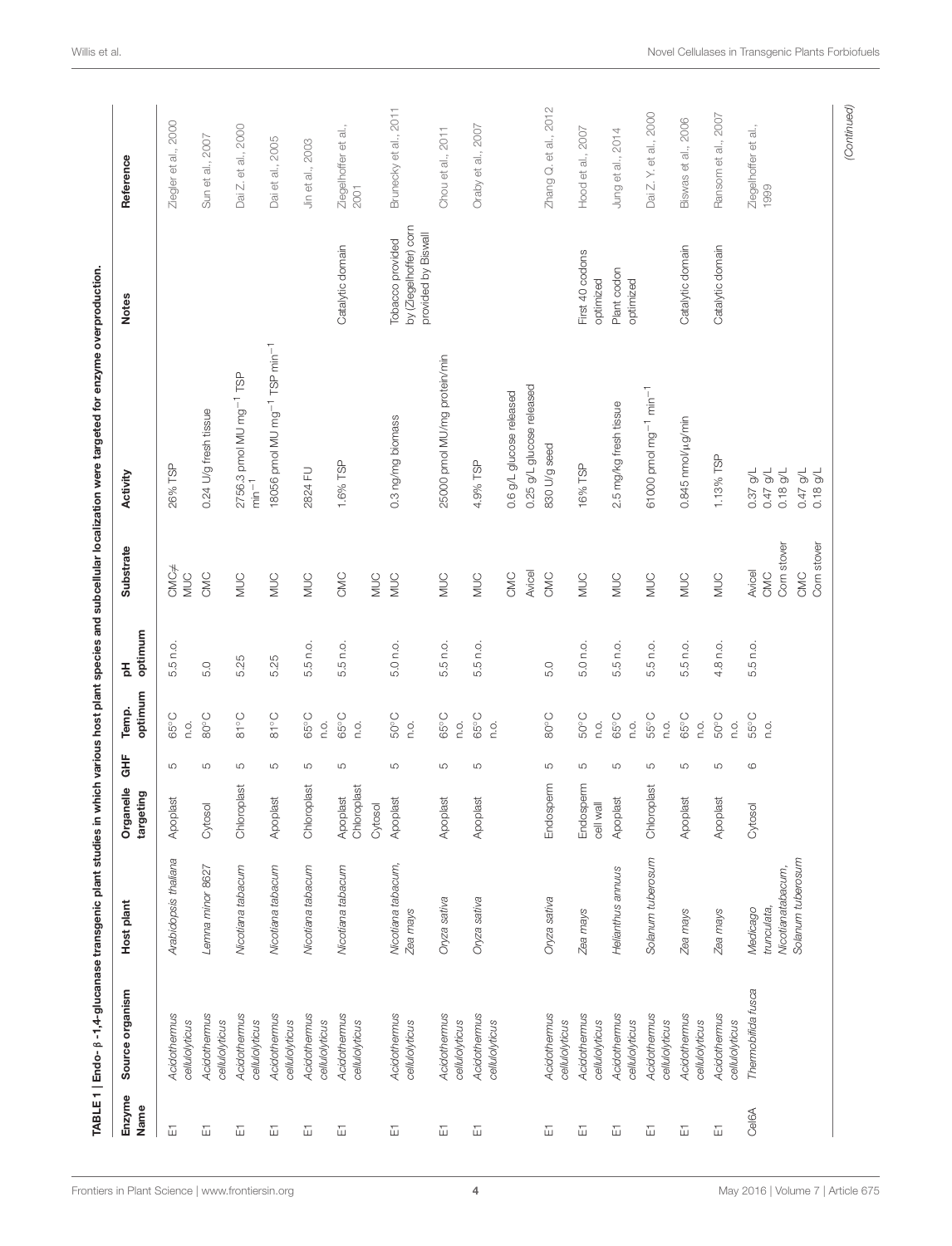|                        | TABLE 1   Continued                       |                          |                                        |               |                        |              |                                           |                                                                                                                                                                                                                                                                                                                                                                                                                                                                                                                                                                                                                                                                                                   |                                     |                            |
|------------------------|-------------------------------------------|--------------------------|----------------------------------------|---------------|------------------------|--------------|-------------------------------------------|---------------------------------------------------------------------------------------------------------------------------------------------------------------------------------------------------------------------------------------------------------------------------------------------------------------------------------------------------------------------------------------------------------------------------------------------------------------------------------------------------------------------------------------------------------------------------------------------------------------------------------------------------------------------------------------------------|-------------------------------------|----------------------------|
| Enzyme<br>Name         | Source organism                           | Host plant               | Organelle<br>targeting                 | 노<br>아        | optimum<br>Temp.       | optimum<br>공 | Substrate                                 | Activity                                                                                                                                                                                                                                                                                                                                                                                                                                                                                                                                                                                                                                                                                          | <b>Notes</b>                        | Reference                  |
| G                      | Bacteria-like synthetic                   | Saccharum<br>officinarum | Chloroplast<br>Vacuole<br>$\mathbb{E}$ | LO            | 40°C<br>c.             | 4.75 n.o.    | CMC                                       | 23 nmol glucose/min/mg protein¥                                                                                                                                                                                                                                                                                                                                                                                                                                                                                                                                                                                                                                                                   |                                     | Harrison et al., 2011      |
| ENG1                   | Oryza sativa                              | Oryza sativa             | Cytosol                                | 0             | c.<br>C                | c.<br>C      | <b>NUC</b>                                | c.c                                                                                                                                                                                                                                                                                                                                                                                                                                                                                                                                                                                                                                                                                               | No transgenic plants<br>regenerated | Nigorikawa et al.,<br>2012 |
| t-EGI                  | Ruminococcus albus                        | Nicotiana tabacum        | Cytosol                                | LO            | $30^{\circ}$ C<br>n.o. | 5.6 n.o.     | CMC                                       | 1.7 µmol/mg protein                                                                                                                                                                                                                                                                                                                                                                                                                                                                                                                                                                                                                                                                               | Truncated enzyme                    | Kawazu et al., 1999        |
| Cel6A                  | Thermobifida fusca                        | Nicotiana tabacum        | Chloroplast                            | 6             | $50^{\circ}$ C<br>Ω.   | 5.5          | CMC BMCC                                  | 0.65 µm glucose released¥                                                                                                                                                                                                                                                                                                                                                                                                                                                                                                                                                                                                                                                                         |                                     | Yu et al., 2007            |
| sso1354                | Sulfolobus solfataricus Nicotiana tabacum |                          | Apoplast<br>$\mathbb{E}$               | $\frac{1}{2}$ | $90^{\circ}$ C         | 4.5          | Azo-CMC€<br>CMC≠,<br>Avicel<br><b>SOM</b> | $4$ MU min $^{-1}$ mg $^{-1}$<br>$5.5 \, \text{mg} \, \text{L}^{-1} \, \text{h}^{-1}$<br>488 nmol<br>$0.1$ g/L                                                                                                                                                                                                                                                                                                                                                                                                                                                                                                                                                                                    |                                     | Klose et al., 2012         |
| <b>TrCeI5A</b>         | Trichoderma reesei                        | Nicotiana tabacum        | Apoplast                               | LO            | 55°C                   | 4.8          | Azo-CMCE<br>$CMC \neq$<br>NUC             | $27 \text{ nmol}$ 4MU $\text{min}^{-1} \text{ mg}^{-1}$                                                                                                                                                                                                                                                                                                                                                                                                                                                                                                                                                                                                                                           | Ethanol-inducible                   | Klose et al., 2013         |
| TrCel5A                | Trichoderma reesei                        | Nicotiana tabacum        | Apoplast<br>$\mathbb{E}$               | 5             | 55°C<br>n.o.           | 4.8 n.o.     | Azo-CMC<br><b>NUC</b>                     | $2.1 \text{ U mg}^{-1}$ 46 nmol 4MU min <sup>-1</sup><br>$mg^{-1}$                                                                                                                                                                                                                                                                                                                                                                                                                                                                                                                                                                                                                                |                                     | Klose et al., 2015         |
| within the experiment. |                                           |                          |                                        |               |                        |              |                                           | WUC, 4-methylumbellifery-B-D-cellobioside; BMCC, bacterial microcrystalline cellulose; n.o.t not optimized, used when reference reported single point activity instead of a range; TSP, total soluble protein; U, one unit is<br>GHF represents glycosyl hydrolase family as defined by CAZy.org. The temperature and pH optimum are listed. Substrate and other abbreviations used in the table are listed below. ER, endoplasmic reticulum; CMC, carboxymethy<br>1 unol substrate per min; FU, Fuorescence units; ≠,, substrate was used only for qualitative stain for activity; ¥, estimated values from published figure when exact numbers not provided; €, used to measure % relativity to |                                     |                            |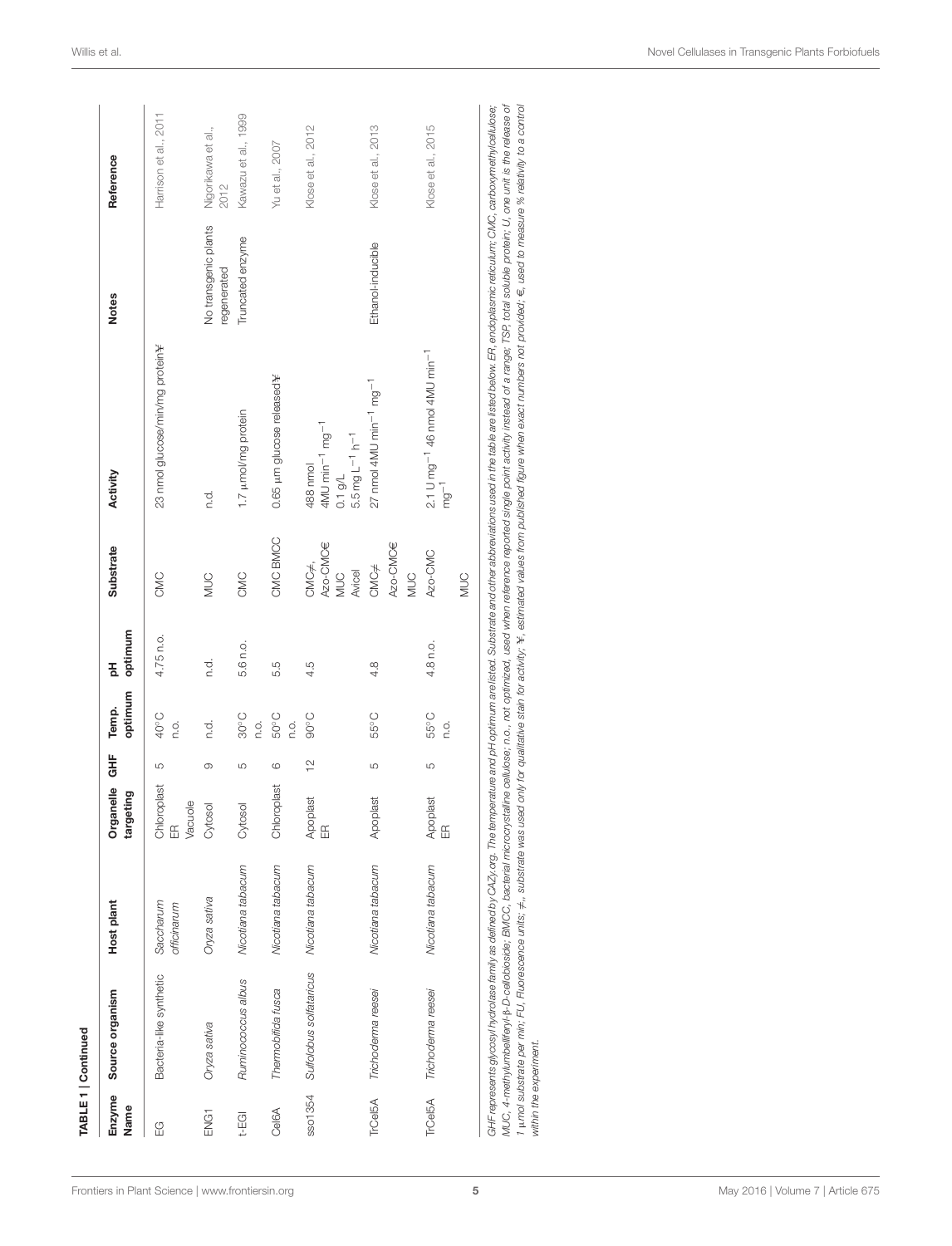Cel6A [\(Ziegelhoffer et al., 1999\)](#page-18-5). In a subsequent study, Cel6A was targeted to tobacco chloroplasts and no morphological changes were observed in the host plant [\(Yu et al., 2007\)](#page-18-6). Cel6A production resulted in an improved total soluble protein yield  $(0.6-4\%)$ .

Tobacco cells have been used to express two other EGs from bacteria. The t-EGI from Ruminococcus albus was targeted to the cytosol of tobacco cells. The t-EGI was active at 30°C. The t-EGI tobacco plants successfully autohydrolysed their cell walls [\(Kawazu et al., 1999\)](#page-16-7). The EG SSO1354 from Sulfolobus solfataricus was successfully expressed in tobacco apoplasts and endoplasmic reticulum. SSO1354 produced in tobacco had highest activity at 90◦C and pH 4.5 and showed no growth differences relative to non-transgenic plants. SSO1354 tobacco was tested with ionic liquid pre-treatment solutions and found to still be active [\(Klose et al., 2012\)](#page-16-8).

The TrCel5A EG from the fungus Trichoderma reesei was produced in tobacco under two construct parameters (Klose et al., [2013\)](#page-16-9). The TrCel5A was active under both construct versions at 55◦C and pH 4.8 [\(Klose et al., 2013\)](#page-16-9). Under the control of the 35S promoter, TrCel5A produced dwarfed tobacco even with apoplast targeting. However, using an ethanol-inducible, alcA, promoter, TrCel5A was produced upon induction and the enzyme was indistinguishable from that in 35S-construct plants [\(Klose et al., 2013\)](#page-16-9). Similar to the research described above in maize, tobacco progeny produced more TrCel5A than their parents [\(Klose et al., 2015\)](#page-16-10). In this study, TrCel5A was produced in apoplasts or the ER. In both cases, T2 progeny had wrinkled leaves with spotted necrosis, which would be considered important off-target effects [\(Klose et al., 2015\)](#page-16-10).

The recent additions of synthetically creating genes by combing databases and preparing sequences in silico has been used to generate EG. A proprietary, synthetically-designed EG (psEG) was derived from a bacteria population and introduced into sugarcane. The psEG was targeted to chloroplast, ER, and vacuole with the chloroplast being the highest accumulator near 0.05% total soluble protein. The psEG was driven by a constitutive maize phosphoenolpyruvate carboxylase (Zm-PEPc) promoter which expressed psEG in the leaves. Unlike the observation in E1 in maize embryos, no truncation of the psEG protein was detected [\(Hood et al., 2007;](#page-15-15) [Harrison et al., 2011\)](#page-15-20).

#### CELLOBIOHYDROLASES IN TRANSGENIC PLANTS

Heterologous overproduction of cellobiohydrolases (CBHs) has not been explored as much as EG in plants, but CBHs are necessary for complete hydrolysis (**[Table 2](#page-7-0)**). The first CBH evaluated in plants was Cel6B (formerly named E3), from the bacterium T. fusca in the cytosol of alfalfa, tobacco, and potato [\(Ziegelhoffer et al., 1999\)](#page-18-5). While Cel6B was detectable by western blotting and was not deleterious to plant growth, its activity was negligible and the authors declined further characterization [\(Ziegelhoffer et al., 1999\)](#page-18-5). Although the Mac promoter was used for Cel6B relatively low yield was achieved. The reason for low yield could be the lack of a signal peptide to target to an organelle or the need to codon optimize the proteins, which showed improvement in future CBH studies [\(Hood et al., 2007\)](#page-15-15). In a later study, Cel6B was targeted to tobacco chloroplasts, and no morphological changes were observed in the host plant [\(Yu et al.,](#page-18-6) [2007\)](#page-18-6). Cel6B had a total soluble protein yield of 0.6–4%. Enzyme activity was measured using crystalline cellulose as the substrate instead of a soluble cellulose derivative substrate (i.e., CMC or MUC) which could explain the low activity reported.

Initial experiments on CBH1 from the fungus T. reesei driven by the constitutive 35S promoter, yielded 0.11–0.82% total soluble protein from tobacco leaves and callus and showed no deleterious effect on plant growth [\(Dai et al., 1999\)](#page-15-21). Further experiments with CBH1 used the maize embryo promoter, globulin-1, and targeted to the cell walls, ER, and vacuoles for increased accumulation [\(Hood et al., 2007\)](#page-15-15). The first 40 codons were optimized for improved maize protein synthesis. The combination of tissue, organelle, and codon optimization resulted in up to 16% total soluble protein, which is the highest yield reported for CBH1 [\(Hood et al., 2007\)](#page-15-15). An issue noted while lines for CBH1 targeted to the ER had enzyme activity, they failed to be present on Western blots. However, the cell wall targeted CBH1 was a full length variant. Further evaluation demonstrated the CBH1 was truncated. In future studies, it may be necessary to fully codon optimize GHs to reduce the risk of truncation, especially in cases where the catalytic domain is near the C-terminus of the protein. Field experiments of maize progeny carrying CBH I, showed no yield or growth performance difference compared to wild type counterparts under field conditions [\(Garda et al., 2015\)](#page-15-17).

Proprietary synthetic CBH1 and CBHII (psCBH1 and psCBHII) genes were generated using multiple bacterial and fungal sources as templates and were transformed into sugar cane [\(Harrison et al., 2011\)](#page-15-20). Each protein was targeted to either chloroplast, ER, or vacuole with none reporting any morphological defects. The highest activity was measured from senesced leaves of psCBH1 targeted to the vacuole (Harrison et al., [2011\)](#page-15-20). Both proteins were successfully localized to the leaves by the Zm-PEPc promoter and neither of them were truncated [\(Harrison et al., 2011\)](#page-15-20).

In another study, recombinant synthesis of an endogenous rice CBH (EXG1) resulted in increased glucose release in rice shoots [\(Nigorikawa et al., 2012\)](#page-17-6). The EXG1 construct utilized its native signal peptide. Some transgenic events were not observably morphologically different than the non-transgenic parent, but three events had deformed, split leaves and extra lacunae. The authors hypothesized that the altered leaf phenotype was from weakened cell walls imbued by the EXG1. Of the 28 EXG1 rice events recovered, 12 were completely sterile, and 14 were partially sterile (defined as <40 seeds produced; [Nigorikawa et al., 2012\)](#page-17-6).

#### β-GLUCOSIDASES IN TRANSGENIC PLANTS

β-glucosidases (BGs) are necessary for degradation of cellobiose into glucose, and various BG genes have been overexpressed in plants (**[Table 3](#page-8-0)**). Heterologous expression of the T. maritime BglB enzyme resulted in no altered plant morphology in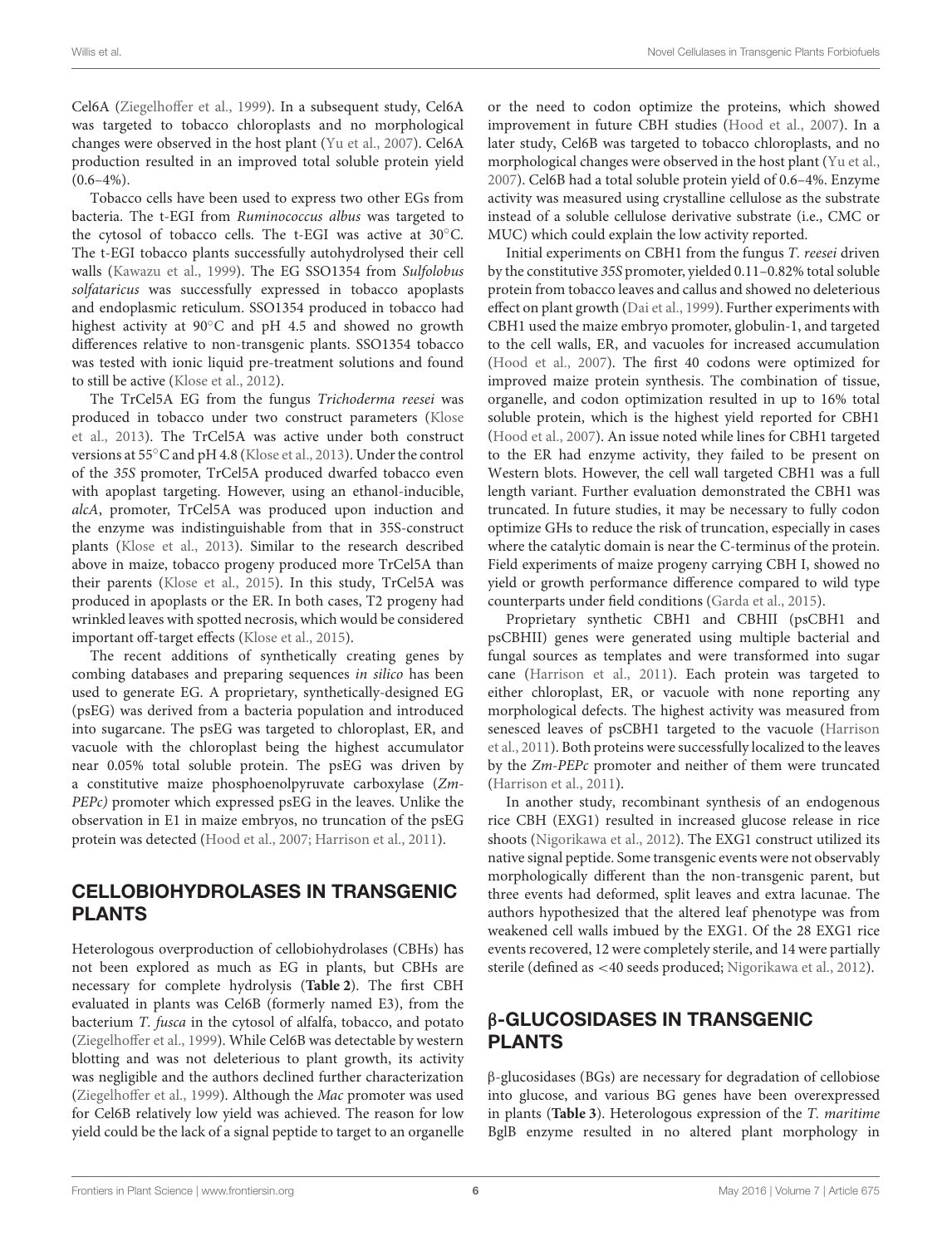| <b>Enzyme</b><br>name | <b>Source</b><br>organism | Host plant                                                         | <b>Subcellular</b><br>localization | <b>GHF</b> | Temp           | pH   | <b>Substrate</b> | <b>Activity</b>                                | <b>Notes</b>                 | Reference                    |
|-----------------------|---------------------------|--------------------------------------------------------------------|------------------------------------|------------|----------------|------|------------------|------------------------------------------------|------------------------------|------------------------------|
| CBH I                 | Trichoderma<br>reesei     | Zea mays                                                           | Cell wall,<br>ER.<br>vacuole       | 7          | $50^{\circ}$ C | 5.0  | <b>MUC</b>       | 16% TSP                                        | First 40 codons<br>optimized | Hood et al., 2007            |
| CBH I                 | Fungal-like<br>synthetic  | Saccharum<br>officinarum                                           | Chloroplast,<br>ER.<br>vacuole     | 7          | $40^{\circ}$ C | 4.75 | MUL              | 12.25 nmol 4-Mu<br>/min/mg protein             |                              | Harrison et al<br>2011       |
| CBH II                | Fungal-like<br>synthetic  | Saccharum<br>officinarum                                           | ChloroplastER, 6<br>vacuole        |            | $40^{\circ}$ C | 4.75 | Avicel PH-101    | 8.68 nmol reducing<br>sugars/min/mg<br>protein |                              | Harrison et al.,<br>2011     |
| Cel <sub>6</sub> A    | Thermobifida<br>fusca     | Medicago<br>trunculata.<br>Nicotiana tabacum,<br>Solanum tuberosum | Cytosol                            | 6          | $55^{\circ}$ C | 5.5  | <b>CMC</b>       | 0.1% TSP                                       |                              | Ziegelhoffer et al.,<br>1999 |
| Cel6B                 | Thermobifida<br>fusca     | Medicago<br>trunculata.<br>Nicotiana tabacum,<br>Solanum tuberosum | Cytosol                            | 6          | $55^{\circ}$ C | 5.5  | <b>CMC</b>       | 0.02% TSP                                      |                              | Ziegelhoffer et al.,<br>1999 |
| Cel6B                 | Thermobifida<br>fusca     | Nicotiana tabacum                                                  | Chloroplast                        | 6          | $50^{\circ}$ C | 5.5  | <b>BMCC</b>      | $0.55 \mu m$ glucose<br>released¥              |                              | Yu et al., 2007              |
| EXG1                  | Oryza sativa              | Oryza sativa                                                       | Native<br>target                   | 6          | $37^{\circ}$ C | 7.0  | <b>MUC</b>       | 45 μg/ml 4-MU<br>concentration                 |                              | Nigorikawa et al.,<br>2012   |

<span id="page-7-0"></span>TABLE 2 | Cellobiohydrolase transgenic plant studies in which various host plant species and subcellular localization was targeted for enzyme overproduction.

*GHF represents glycosyl hydrolase family as defined by CAZy.org. The tested temperature and pH are listed. Substrate abbreviations are listed below. CMC, carboxymethylcellulose; BMCC, bacterial microcrystalline cellulose; MUL, 4-methylumbelliferyl-*β *-D-lactopyranoside; MUC, 4-methylumbelliferyl-*β*-D-cellobioside; TSP, total soluble protein;* U*, estimated values from published figure when exact numbers not provided.*

tobacco or Arabidopsis, and the recombinant protein had the characteristic thermophilic properties [\(Jung et al., 2010,](#page-16-11) [2013\)](#page-16-12). Crude extract from BglB tobacco was applied to transgenic rice expressing Cel5A endoglucanase, which resulted in improved saccharification in an expected synergistic fashion [\(Jung et al.,](#page-16-11) [2010\)](#page-16-11). Over-expression of the endogenous BEG1 rice BG in transgenic rice also showed no morphological effects, however no enzyme activity was reported [\(Nigorikawa et al., 2012\)](#page-17-6). The lack of morphological effects on host plants were hypothesized to be the result of predominant cellobiose degradation and not complete cellulose chains [\(Jung et al., 2010;](#page-16-11) [Nigorikawa et al.,](#page-17-6) [2012\)](#page-17-6). BGs are the least reported on of the essential CWDs and more investigation into their functional role for a complete autohydrolysis system will be required.

## BACTERIAL AND FUNGAL XYLANASES IN TRANSGENIC PLANTS

Xylans are the major carbohydrates in the hemicellulose portion of the plant cell wall. Xylanases break down the bonds of β-1,4 xylan, resulting in simpler pentose sugars that can be fermented to produce biofuels. Dicots and non-commelinoid monocots have Type I cell walls predominately made up of xyloglucan, while grasses are made up of Type II cell walls that contain high levels of arabinoxylan [\(Scheller and Ulvskov, 2010\)](#page-17-2). Because of the inherent differences, xylanase efficacy for the different cell wall types in the host organism should be considered.

Several plants have been the hosts to heterologously-produced xylanases in plants, including Arabidopsis, barley, potato, rice, sunflower, and tobacco. In these cases the enzymes have maintained their thermophilic and mild acidic to neutral pH properties (**[Table 4](#page-8-1)**). Overexpression of xylanases have not yielded any plants with observable morphological differences compared to controls.

A codon-optimized xynA gene from the fungus Neocallimastix patriciarum was expressed in barley under the control of two separate endosperm-specific promoters (GluB-1 & Hor2-4) (Patel et al., [2000\)](#page-17-7). The GluB-1 version had twice the expression and activity of the other version in mature seed, with no expression observed in leaf, stem, or root tissues. Dried and stored seed maintained xylanase activity, which would enable biofuel catalyst production or direct feeding to animals. Two Clostridium thermocellum xylanases have been produced in transgenic plants. The first was a truncated xylanase (XynZ) produced in tobacco apoplasts, in which thermostability was maintained (Herbers et al., [1995\)](#page-15-22). XynZ was active against multiple xylan substrates at high temperature and slightly acidic pH. The second was XynA produced in rice, which accumulated in the cytoplasm. The native signal peptide was removed, but the catalytic domain was left intact. The recombinant enzyme had native-like activity at neutral pH and thermophilic temperature of 60◦C [\(Kimura et al.,](#page-16-13) [2003\)](#page-16-13). In these experiments, the enzyme accumulated in seed was active after dry storage. In Arabidopsis, two different xylanases from the fungus T. reesei were used to overproduce high levels of enzyme. The first, XYLII, accumulated in the cytosol,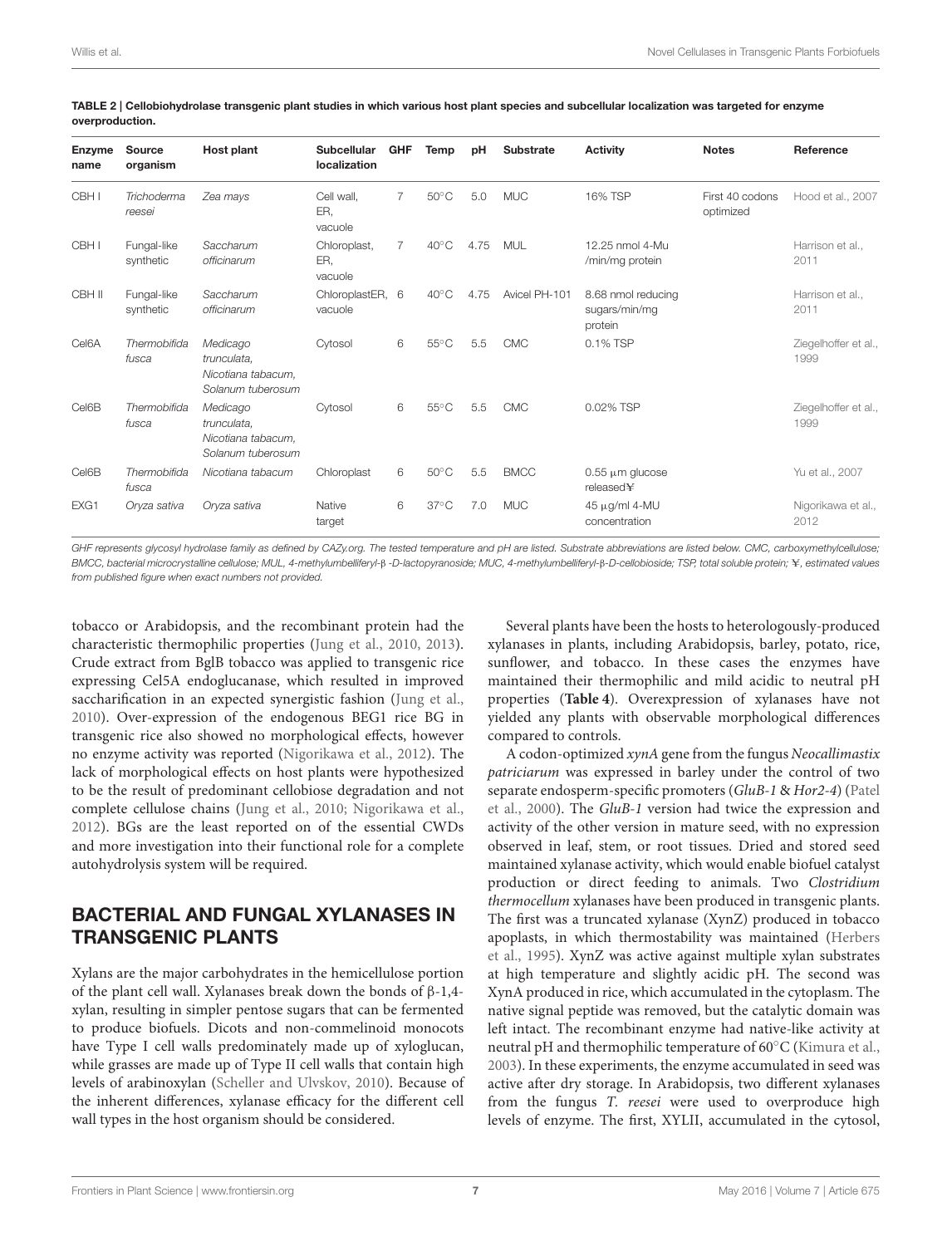| <b>Enzyme</b><br>name | Source<br>organism     | Host plant                                       | Organelle<br>targeting | <b>GHF</b> | Temp.                              | pH         | Substrate | <b>Activity</b> | <b>Notes</b>                          | Reference                  |
|-----------------------|------------------------|--------------------------------------------------|------------------------|------------|------------------------------------|------------|-----------|-----------------|---------------------------------------|----------------------------|
| BEG1                  | Oryza<br>sativa        | Oryza sativa                                     | Native                 |            | n.d.                               | n.d.       | n.d.      | n.d.            |                                       | Nigorikawa<br>et al., 2012 |
| <b>B</b> qlB          | Thermotoga<br>maritima | Nicotiana tabacum<br>and Arabidopsis<br>thaliana | Chloroplast<br>Cytosol | 3          | $40-90^\circ C$<br>$(80^{\circ}C)$ | $3-6(4.5)$ | pNPG      | 180<br>mmol/ml¥ |                                       | Jung et al.,<br>2010       |
| <b>B</b> qlB          | Thermotoga<br>maritima | Nicotiana tabacum<br>and Arabidopsis<br>thaliana | Chloroplast            | 3          | $80^{\circ}$ C                     | 4.5        | pNPG      | 2090.9<br>mg/ml | <b>New</b><br>chloroplast<br>promoter | Jung et al.,<br>2013       |

<span id="page-8-0"></span>TABLE 3 | β-glucosidase (BG) transgenic plant studies in which various host plant species and subcellular localization was targeted for enzyme overproduction.

GHF represents glycosyl hydrolase family as defined by CAZy.org. The temperatures and pH ranges tested and (optimum) are listed. Substrate abbreviations are listed below. pNPG, *p-nitrophenyl* β*-D-glucopyranoside;* U*, estimated values from published figure when exact numbers not provided.*

<span id="page-8-1"></span>TABLE 4 | Endo-1,4-β –xylanase transgenic plant studies in which various host plant species and subcellular localization was targeted for enzyme overproduction.

| Enzyme<br>name | <b>Source</b><br>organism              | Host plant                                    | Organelle<br>targeting                 | <b>GHF</b> | Temp.          | pH  | <b>Substrate</b>                               | <b>Activity</b>                            | <b>Notes</b>                                         | Reference                 |
|----------------|----------------------------------------|-----------------------------------------------|----------------------------------------|------------|----------------|-----|------------------------------------------------|--------------------------------------------|------------------------------------------------------|---------------------------|
| <b>ATX</b>     | Thermobifida<br>fusca                  | Oryza sativa                                  | Cytosol                                | 11         | $50^{\circ}$ C | 5.0 | Birchwood<br>xylan                             | 3.64 U $g^{-1}$<br>fresh tissue            |                                                      | Weng et al.,<br>2013      |
| XynA           | Clostridium<br>thermocellum            | Oryza sativa                                  | Cytoplasm                              | 11         | $60^{\circ}$ C | 7.0 | Birchwood<br>xylan                             | 0.475<br>Unit/mg<br>protein¥               | Catalytic domain<br>without native<br>signal peptide | Kimura et al.,<br>2003    |
| XynA           | Dictyoglomus<br>thermophilum           | Arabidopsis<br>thaliana, Nicotiana<br>tabacum | Apoplast                               | 11         | $85^{\circ}$ C | 6.5 | Wheat<br>arabinoxylan                          | $8.25 \mu$ mol<br>reducing<br>ends/min/mq¥ | Plant codon<br>optimized                             | Borkhardt et al.,<br>2010 |
| XynA           | Dictyoglomus<br>thermophilum           | Arabidopsis<br>thaliana, Nicotiana<br>tabacum | Apoplast                               | 11         | $85^{\circ}$ C | 6.5 | Wheat<br>arabinoxylan                          | $8.25 \mu$ mol<br>reducing<br>ends/min/mq¥ | Plant codon<br>optimized                             | Borkhardt et al.,<br>2010 |
| mXynA          | Neocallimastix<br>patriciarum          | Hordeum vulgare                               | Cytoplasm                              | 11         | $40^{\circ}$ C | 6.0 | AZCL-xylan                                     | 27.06<br>AU/h/grain                        |                                                      | Patel et al.,<br>2000     |
| Xylll          | Trichoderma<br>reesei                  | Arabidopsis<br>thaliana                       | Peroxisome.<br>Cytosol.<br>Chloroplast | 11         | $50^{\circ}$ C | 6.8 | Xylan solution                                 | 24 U mg <sup><math>-1</math></sup>         |                                                      | Hyunjong et al.,<br>2006  |
| Xynll          | Trichoderma<br>reesei                  | Arabidopsis<br>thaliana                       | Cytosol.<br>Chloroplast                | 11         | $50^{\circ}$ C | 6.8 | Xylan solution                                 | 22.7 U/mg                                  |                                                      | Bae et al., 2008          |
| XynB           | <b>Streptomyces</b><br>olivaceoviridis | Solanum<br>tuberosum                          | Cytosol                                | 11         | $60^{\circ}$ C | 5.2 | Birchwood<br>xylan                             | 87 µmol<br>$min^{-1}$ g-1                  |                                                      | Yang et al.,<br>2007      |
| XynZ           | Clostridium<br>thermocellum            | Nicotiana tabacum                             | Apoplast                               | 10         | $60^{\circ}$ C | 5.4 | RBB-Xylan,<br>Birchwood<br>xylan, Oat<br>spelt | 46.6 U/mg                                  | Truncated                                            | Herbers et al.,<br>1995   |

*GHF represents glycosyl hydrolase family as defined by CAZy.org. The temperature and pH are values enzyme activity was performed. Substrate and other abbreviations are listed* below. AZCL-xylan, azo-crosslinked-xylan; RBB-xylan, remazol brilliant blue R-D-xylan; U, amount of enzyme liberating 1 μmol xylose per min; AU, absorbance unit; ¥, estimated values *from published figure when exact numbers not provided.*

peroxisome, and chloroplast, depending on the experiment. Colocalization into chloroplast and peroxisomes resulted in the highest yield of XYLII [\(Hyunjong et al., 2006\)](#page-15-24). The second xylanase tested in Arabidopsis was XYNII, which was targeted to either the chloroplast or the cytosol. Chloroplast-targeted XYNII yielded the higher amounts of protein compared with the non-targeted variant. Plant-derived XYNII was found to be comparable to a commercial xylanase in activity under lab conditions [\(Bae et al., 2008\)](#page-15-25). Finally, Streptomyces olivaceoviridis XynB was overproduced in potato cytosol or apoplast. XynB was stable at 60 and 70◦C and subsequent generations of the transgenic potato produced greater amounts of XynB than the T0 generation [\(Yang et al., 2007\)](#page-18-7).

## COMBINING GLYCOSYL HYDROLASE GENES IN TRANSGENIC PLANTS FOR IMPROVED CONVERSION PERFORMANCE

Cellulolytic enzymes have been combined to assess potential synergistic effects by gene stacking in transgenic plants (**[Table 5](#page-10-0)**). Tobacco has been the most often-used host plant, but the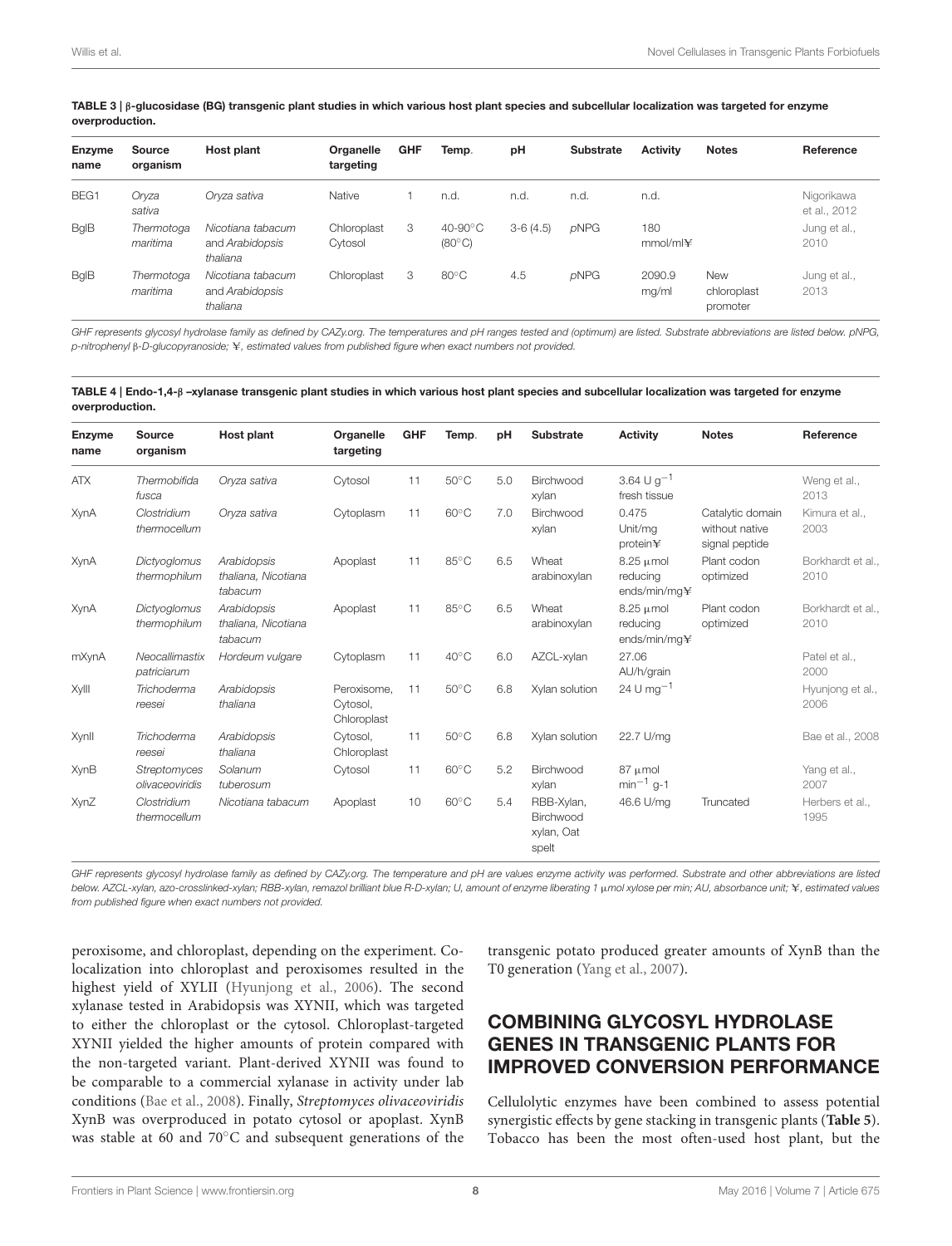first reported host for stacked GHs was barley [\(Jensen et al.,](#page-16-14) [1996;](#page-16-14) [Fan and Yuan, 2010;](#page-15-26) [Mahadevan et al., 2011;](#page-16-15) [Lee et al.,](#page-16-16) [2012\)](#page-16-16). The first experiments in barley were accomplished using protein fusions. The EII-hybrid construct is a plant codonoptimized fusion of two bacterial enzymes from Bacillus spp. glucanase and a Bacillus spp. α-amylase for expression in barley. EII-hybrid was expressed in endosperm during germination under the control of the endogenous (barley) EII promoter and the the high-pI- $\alpha$ -amylase signal peptide [\(Jensen et al.,](#page-16-14) [1996\)](#page-16-14). In another study, the same EII-hybrid gene construct was driven by Hor3-1 endosperm promoter with the Hor3- 1 native signal peptide [\(Horvath et al., 2000\)](#page-15-27). Neither EIIhybrid construct seemed to cause any morphological changes to plant growth [\(Jensen et al., 1996;](#page-16-14) [Horvath et al., 2000\)](#page-15-27). EII-hybrid was active at pH 7.4 and 65◦C [\(Horvath et al.,](#page-15-27) [2000;](#page-15-27) [Jensen et al., 1996\)](#page-16-14). Another barley transgenic hydrolase named cel-hyb1 is a fusion of an EG from the fungus N. patriciarum and a 1,3-1,4-β-glucanase from Piromyces sp. (Xue et al., [2003\)](#page-18-8). The Cel-hyb1 transgenic lines showed no observable morphological defects to plant health while maintaining equal enzyme activity for fresh or dried biomass. Cel-hyb1 had a lower temperature activity at 40◦C and slightly more acidic pH [\(Xue et al., 2003\)](#page-18-8). Both cases demonstrated the use of barley as a functional bioreactor and could be used for production of transgenic cellulases or improved feedstocks for animals (Xue et al., [2003\)](#page-18-8).

A hybridized xylanase-arabinase construct (Xyln-ara) was developed by fusing the catalytic domains of a xylanase from C. thermocellum and an arabinofuranosidase from Geobacillus stearothermophilus and introduced into tobacco. The fusion of the domains revealed novel enzyme character for having an improved activity at pH 6-9 when compared to the original enzyme. The fused enzymes demonstrated activity on carboxymethyl cellulose (CMC) substrate while the native forms did not. The Xyln-ara hybrid was targeted to the cytosol and showed no effect on plant growth [\(Fan and Yuan, 2010\)](#page-15-26). Use of catalytic domains is advantageous by reducing the size of transformation constructs which improves multi-gene integration experiments and down-stream analysis (Fan and Yuan, [2010\)](#page-15-26).

From T. maritima, the Cel5A endoglucanase and an engineered CBM6-Cel5A fusion hydrolase construct were introduced and compared in transgenic tobacco. CBM6 is a carbohydrate binding module from CBM family 6 of xylanase A in C. stercorarium. When the CBM6-Cel5A was first engineered and tested in E. coli it showed up to an 18-fold increase in activity over non-fused Cel5A and was selected for tobacco evaluation [\(Mahadevan et al., 2008\)](#page-16-17). The CBM6-Cel5A was targeted to the chloroplast, apoplast, and cytosol where the chloroplast targeted enzyme had the highest accumulation and no morphological defect was reported [\(Mahadevan et al., 2011\)](#page-16-15). Autohydrolysis of plant material was performed on biomass and found the enzymes were able to have increased release of glucose in plants with the hybrid and native gene [\(Mahadevan et al., 2011\)](#page-16-15).

In tobacco, BglB, Cel5A, XylII, or Cel6B were connected by the linker from the 2A oligopeptide from the foot-and-mouth disease virus to test a gene stack integration to improve hydrolysis. It was noted that selected hydrolase genes did have a pH dependent effect on hydrolysis. Combination of these enzymes worked well when on CMC substrate, however they showed low activity on filter paper [\(Lee et al., 2012\)](#page-16-16). A synergistic effect was observed when BglB:Cel5A and Cel6B:Cel5A were co-expressed, but not observed for XylII:Cel5A.

In sunflower E1 and the xylanase Xyn10A from A. cellulolyticus were transiently co-expressed to the leaf apoplast using agroinfiltration for potential applications of biofuel production [\(Jung et al., 2014\)](#page-16-6). Transient expression of both enzymes was achieved using the CaMV35S constitutive promoter, however yields were very low compared to previously reported plant expression systems [\(Taylor et al., 2008;](#page-17-0) [Jung et al.,](#page-16-6) [2014\)](#page-16-6). Equivalent agroinfiltration experiments using CMVar and TRBO promoters for both enzymes were failures, but expression was achieved in this system upon methyl jasmonic acid treatment and increasing temperature from 20 to 30◦C [\(Jung et al., 2014\)](#page-16-6).

Future work on gene stacking GHs in plants should combine each enzyme grouping to constitute a complete autohydrolysis system. Selected GHs would need plant codon optimization for improved yield and prevent truncation [\(Hood et al., 2007\)](#page-15-15). Organelle targeting to either the apoplast or the vacuole would be the best for high protein accumulation (Ziegler et al., [2000;](#page-18-2) [Hood et al., 2007\)](#page-15-15). Use of precision genome editing tools could knock out non-essential growth pathways to increase protein yield [\(Liu et al., 2014\)](#page-16-18). For example, E1 targeted to maize endosperm cell walls could be mutated to reduce starch storage in favor of storing E1. Adding in CBHs and BGs creates the enzymatic synergy needed for complete autohydrolysis.

## INSECT BIOPROSPECTING AVENUES FOR TRANSGENIC PLANT PRODUCED **HYDROLASES**

Insects are a relatively recent source for bioprospecting biocatalysts for biofuel production [\(Carroll and Somerville, 2009;](#page-15-28) [Oppert et al., 2010\)](#page-17-9). Isopteran (termite) digestive tracts are very efficient: 99% of ingested cellulose and 87% of hemicellulose is converted into usable sugars [\(Ohkuma, 2003\)](#page-17-10). Researchers once believed that insects produced few-to-no endogenous CWD enzymes, but rather relied on those from symbiotic organisms in their guts to break down plant biomass. For some species this is still believed to be the case, however genomic and proteomic analyses have shown that insects produce endogenous enzymes [\(Watanabe et al., 1998;](#page-17-11) Tokuda and Watanabe, [2007\)](#page-17-12). For example, termites can survive solely on cellulose, and thus would be a source of cell wall digesting enzymes for bioprospecting [\(Watanabe and Tokuda, 2010\)](#page-17-13). Heterologous expression of insect cellulases in model organisms have shown them to be potential alternatives to bacterial and fungal-sourced enzymes. Many insect cellulases reported in the literature have temperature optima from 40 to 65◦C and perform optimally at alkaline pH [\(Shi et al., 2011,](#page-17-14) [2013;](#page-17-15) [Willis et al.,](#page-17-16) [2011\)](#page-17-16). High temperature and variable pH characteristics were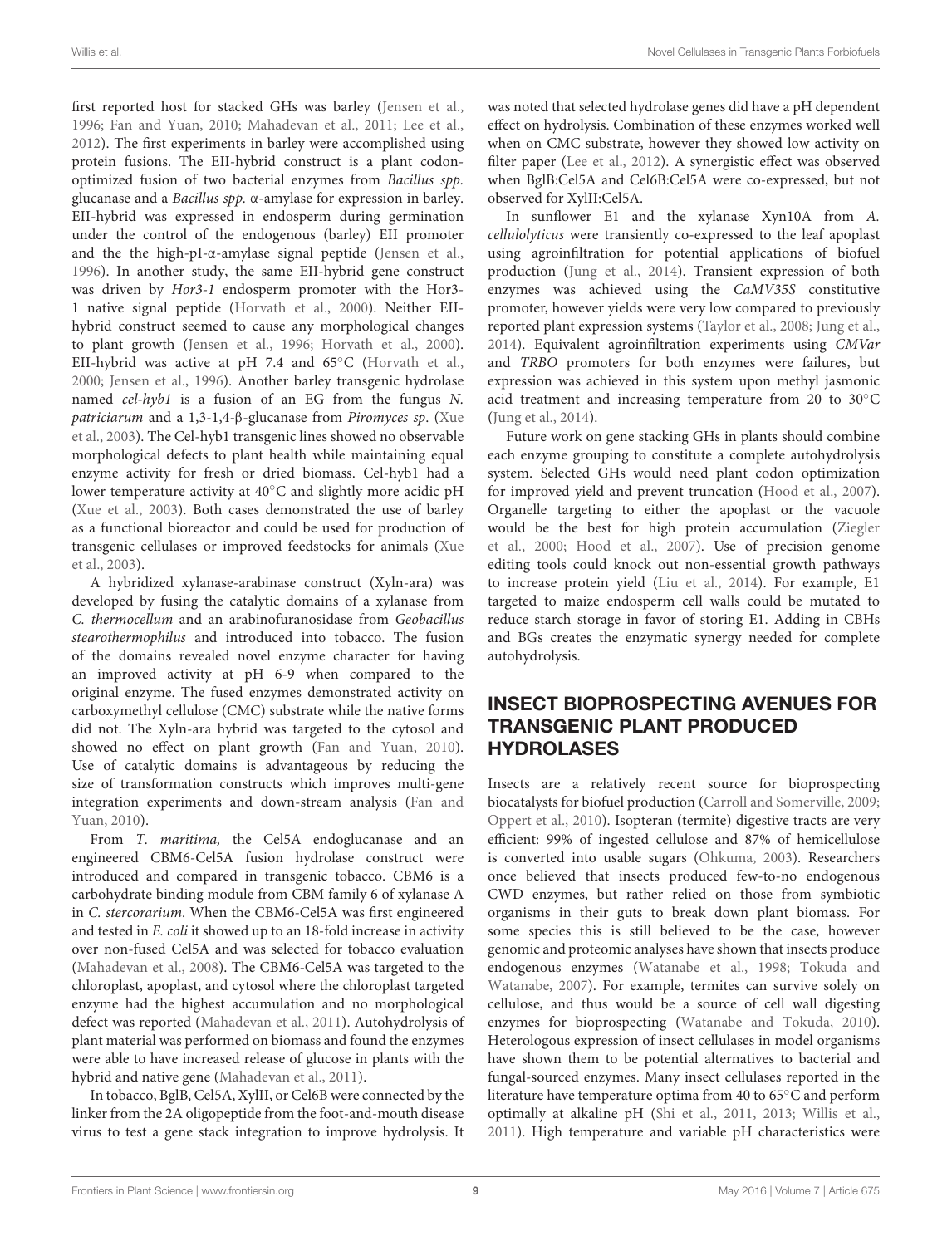| <b>Enzyme</b><br>name             | <b>Source</b><br>organisms                                           | Host<br>plant               | <b>GHF</b> | Temp. $(^{\circ}C)$ | pH  | <b>Substrate</b>                                                                                                                            | Organelle<br>targeting                         | <b>Notes</b>                      | Reference                 |  |
|-----------------------------------|----------------------------------------------------------------------|-----------------------------|------------|---------------------|-----|---------------------------------------------------------------------------------------------------------------------------------------------|------------------------------------------------|-----------------------------------|---------------------------|--|
| Ell-hybrid                        | Bacillus spp.                                                        | Hordeum<br>vulgare          | 16         | 65                  | 7.4 | Azobarley $\beta$ -glucan (40 ng $\pm$ 18 ng)<br>Lichenan $\neq$ ,                                                                          | Endosperm Codon                                | optimized                         | Jensen<br>et al., 1996    |  |
| Ell-hybrid                        | Bacillus spp.                                                        | Hordeum<br>vulgare          | 16         | 65                  | 7.4 | Azobarley $\beta$ -glucan (Up to 40<br>$\mu$ g*mg <sup>-1</sup> ) Lichenan≠,                                                                | Endosperm Codon                                | optimized                         | Horvath<br>et al., 2000   |  |
| E1 & Xyn10A                       | Acidothermus<br>cellulolyticus                                       | Helianthus 5 & 10<br>annuus |            | 70                  | 6.0 | MUC (up to 2.5 mg/kg)<br>Birchwood xylan (up to 4.1 mg/kg)\                                                                                 | Apoplast                                       | Plant codon<br>optimized          | Jung et al.,<br>2014      |  |
| BgIB:Cel5A                        | Thermotoga<br>maritime                                               | Nicotiana<br>tabacum        | 3 & 5      | 80                  | 5.0 | CMC (0.375 mg/ml) ¥<br>$pNPG$ (240 $\mu$ mol/ml) ¥                                                                                          | Chloroplast                                    |                                   | Lee et al<br>2012         |  |
| Xylll:Cel5A                       | Trichoderma<br>reesei and<br>Thermotoga                              | Nicotiana<br>tabacum        | 11 & 5     | 50                  | 7.0 | CMC (0.275 mg/ml) ¥                                                                                                                         | Chloroplast                                    |                                   | Lee et al.,<br>2012       |  |
|                                   | maritime                                                             |                             |            |                     |     | Oat spelt (0.25 mg/ml) $\angle$                                                                                                             |                                                |                                   |                           |  |
| Cel6B:Cel5A                       | Thermobifida<br>fusca and<br>Thermotoga                              | Nicotiana<br>tabacum        | 5 & 6      | 50                  | 7.0 | CMC (0.375 mg/ml) ¥                                                                                                                         | Chloroplast                                    |                                   | Lee et al.,<br>2012       |  |
|                                   | maritime                                                             |                             |            |                     |     | Filter paper (0.225 mg/ml) $\angle$                                                                                                         |                                                |                                   |                           |  |
| Cel-Hyb1<br>(CelA &               | Neocallimastix<br>patriciarum and                                    | Hordeum<br>vulgare          | & 6        | 40                  | 6.0 | $CMC\neq$ ,                                                                                                                                 | Cytoplasm                                      |                                   | Xue et al.,<br>2003       |  |
| Cel6G)                            | Piromyces sp.                                                        |                             |            |                     |     | AZCL-glucan (8447 $\pm$ 2059 AU/h/g/<br>grain)                                                                                              |                                                |                                   |                           |  |
|                                   |                                                                      |                             |            |                     |     | AZCL-HE-Cellulose (4041 $\pm$ 657<br>AU/h/g/ grain)                                                                                         |                                                |                                   |                           |  |
|                                   |                                                                      |                             |            |                     |     | Lichenan (1585 $\pm$ 195 U/g grain                                                                                                          |                                                |                                   |                           |  |
| TmCel5A&<br>TmCel5Afused<br>CMB6A | Thermotoga<br>maritime                                               | Nicotiana<br>tabacum        | 5 & CBM6   | 50                  | 6.0 | CMC (up to 2.0 Unit/mg tsp)\                                                                                                                | Apoplast,<br>Chloroplast, cellulose<br>Cytosol | Fused with<br>binding module      | Mahadevan<br>et al., 2011 |  |
| Xyln-ara                          | Clostridium<br>thermocellum<br>and Geobacillus<br>stearothermophilus | Nicotiana<br>tabacum        | 10 & 51    | 60                  | 6.0 | RBB-xylan (55.3 $\mu$ mol dye/min/ $\mu$ g)<br>Wheat-AX (22.5 µmol<br>xylose/min/μg) ¥Rye-AX (27.5 μmol<br>$xy$ lose/min/ $\mu$ q) $\angle$ | Cytosol                                        | Fusion of<br>catalytic<br>domains | Fan and<br>Yuan, 2010     |  |

<span id="page-10-0"></span>

| TABLE 5   Transgenic plants producing gene stacked cellulolytic enzymes produced in plants as reported in the literature. |  |
|---------------------------------------------------------------------------------------------------------------------------|--|
|---------------------------------------------------------------------------------------------------------------------------|--|

*Enzyme name is the name given by the author, source organisms are where the enzymes originated from, host plant is the plant species which was transformed with the enzyme, GHF is the glycosyl hydrolase family number as defined by CAZy.org, temperature, and pH are values enzyme activity was performed, substrate is the material used to measure enzyme activity followed by parenthesis of reported highest mean activity, organelle targeting is where enzyme was targeted toward in the plant cell, activity is the reported maximum activity provided by authors, notes list other key interests for the reference, reference is the referred paper information was collected.*

*CBM, carbohydrate binding module; CMC, carboxymethylcellulose; MUC, methylumbelliferyl-*β*-D-cellobioside; pNPG, p-nitrophenol; RBB-xylan, Remazol brilliant blue; AX, arabinoxoylan; AZCL*= *azo-crosslinked; tsp, total soluble protein; AU, absorbance unit;*  $≠$ *, substrate was used only for qualitative stain for activity; ¥, estimated values from published figure when exact numbers not provided.*

discovered as researchers compared insect derived hydrolases to microbial hydrolases. These high temperature and variable pH could be from the native structure formed by GHs or from the symbiont ancestors which resided in the insect digestive system.

Insect cellulolytic enzymes fall into the GH families 1, 5, 9, 11, and 45. The majority of insect cellulases discovered are from the Coleoptera (beetle) and Isoptera (termite) taxonomic orders as defined by [Misof et al. \(2014\)](#page-16-19). In addition, Blattodea (roaches) Phasmatodea (stick insects), Lepidoptera (butterflies/moths), and Orthoptera (grasshopper/crickets) have demonstrated cellulolytic activity [\(Oppert et al., 2010;](#page-17-9) Shelomi et al., [2014\)](#page-17-17). Endogenous and insect endosymbiont derived enzymes have similar characteristics to bacterial and fungal derived enzymes in terms of thermostability and variable pH [\(Oppert et al., 2010\)](#page-17-9). Insect derived enzymes often have a

more alkaline pH range than those from microbial sources, since the insect digestive systems can be up to a pH of 12 in the insect digestive systems [\(Dow, 1992;](#page-15-29) [Brune,](#page-15-30) [2014\)](#page-15-30).

The digestive systems of insects are broken into three distinct sections of foregut, midgut, and hindgut. The foregut includes the mouth, salivary glands, and the most anterior chamber of the digestive tract. Cellulolytic enzymes have been discovered in the salivary glands which along with the maceration from the mandibles begins initial degradation. The fore- and midgut contain mostly endogenous cellulases [\(Slaytor, 1992;](#page-17-18) [Brune,](#page-15-30) [2014\)](#page-15-30). Malpighian tubules, when present, separate the mid and hindgut. The majority of microbial symbionts have been discovered in the hindgut. Specifically, protist and bacterial cellulases have been isolated from the hindgut of Coleoptera, Isoptera, and Orthoptera insect orders [\(Watanabe et al., 1998;](#page-17-11)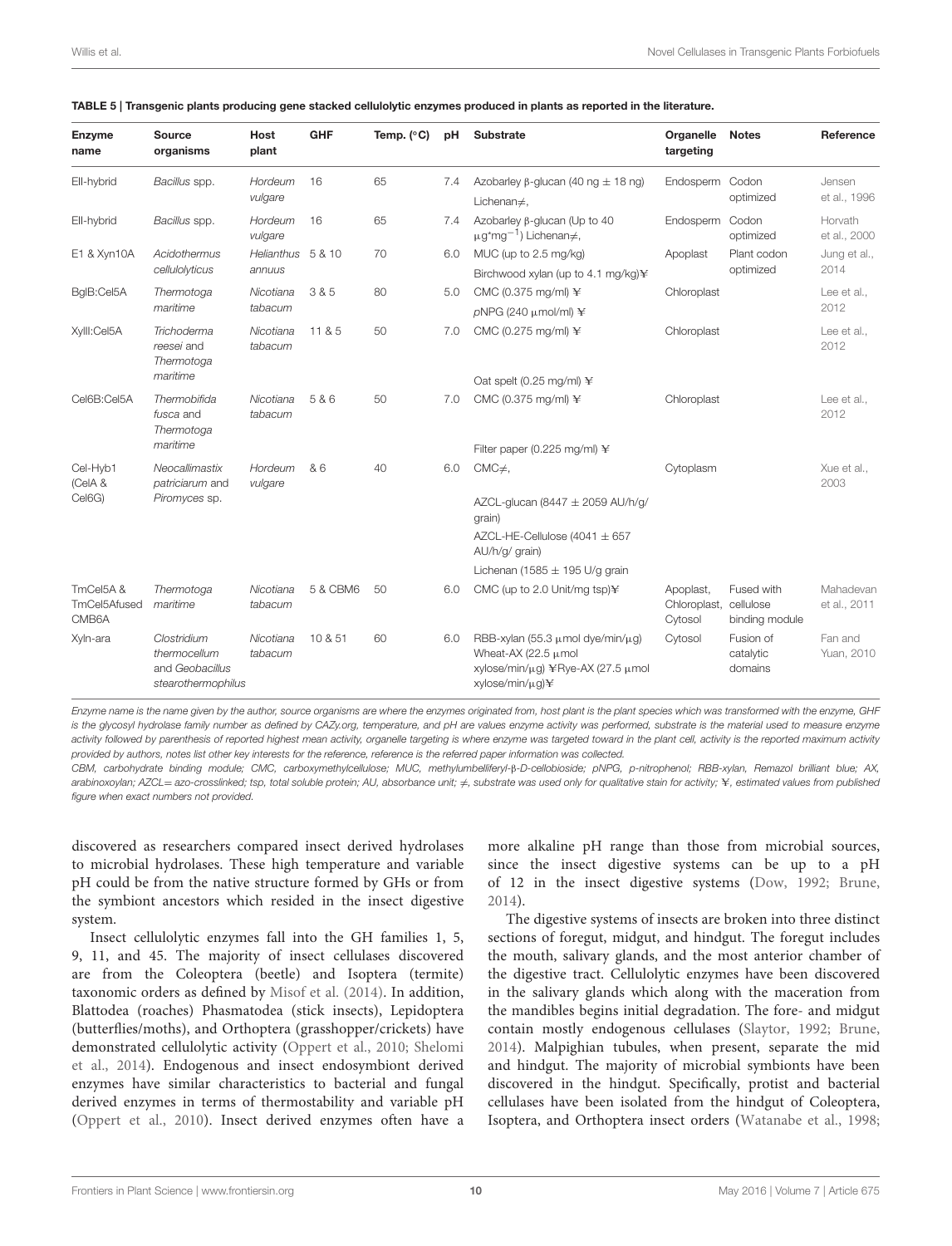[Brune, 2014\)](#page-15-30). Both symbiont and endogenous insect GH systems have the potential for use as novel biocatalysts.

A major impediment to identifying and cloning insect CWD enzyme-coding genes is the lack of sequenced and assembled genomes among insect species, especially those that have a diet consisting of plant cell walls. Apis melliferia, Drosophila melanogaster, Drosophila pseudoobscura, Tribolium castaneum, Nasonia spp., Acyrthosiphon pisum, and Heliconius spp. are taxa with the most complete genome data [\(Richards et al.,](#page-17-19) [2005;](#page-17-19) [Weinstock et al., 2006;](#page-17-20) Tribolium Genome Sequencing et al., [2008;](#page-17-21) [International Aphid Genomics Consortium, 2010;](#page-16-20) [Werren et al., 2010;](#page-17-22) [Heliconius Genome Consortium, 2012\)](#page-15-31). Of these, only T. castaneum and A. pisum and, Heliconius spp., are herbivores. There are efforts, Such as the "i5K" to sequence and assemble 5000 insect genomes, of which 28 pilot studies are underway and new phylogenetic trees are being designed [\(Robinson et al., 2011;](#page-17-23) [Misof et al., 2014;](#page-16-19) [Behura, 2015\)](#page-15-32). To advance insect CWD gene discovery, herbivorous insects and their metagenomes should be sequenced to advance the field beyond its present state (**[Table 6](#page-12-0)**).

Termites are the archetypical wood-consuming insects. The first endogenous insect cellulase was discovered from the genome of the termite, Reticulitermes speratus (Watanabe et al., [1998\)](#page-17-11). Since then many other termite-derived hydrolases have been discovered and even evaluated for heterologous expression. Isoptera families are split into the lower termites (Mastotermitidae, Kalotermitidae, Hodotermitidae, Termopsidae, Rhinotermitidae, and Serritermitidae) and higher termites (Termitidae). The distinction between these families is based on presence of flagellated protist symbionts in the hindgut (lower termites) or their absence (higher termites) [\(Ni and Tokuda, 2013;](#page-16-21) [Brune, 2014\)](#page-15-30). The "lower vs higher" termite digestion distinction is the basis of evolutionary importance being that the higher termites evolved later [\(Slaytor,](#page-17-18) [1992;](#page-17-18) [Watanabe and Tokuda, 2001;](#page-17-24) [Ni and Tokuda, 2013\)](#page-16-21). A prevailing theory on this change is due to ecological changes which caused Isoptera ancestors' loss of protists symbionts, change of habitat, and/or food source and possible reacquisition of different cellulase-harboring symbionts [\(Ni and Tokuda,](#page-16-21) [2013;](#page-16-21) [Slaytor, 1992;](#page-17-18) [Watanabe and Tokuda, 2001\)](#page-17-24). In either case of both higher and lower termites have provided cellulolytic enzymes which could be utilized for autohydrolysis plants.

GHs isolated from two of the lower termite families, Kalotermitidae and Rhinotermitidiae, have been evaluated in heterologous systems. From Kalotermitide, a Neotermes koshunensis BG (NkBG) was produced in E. coli and in Aspergillus oryzae. NkBG was functional in both systems, however it had a higher activity from E. coli (156.7 U/mg) compared to A. oryzae (12.4 U/mg). NkBG produced in A. oryzae had a unique property for maintaining 100% activity in the presence of 0.6 M glucose; most BG enzymes are inhibited by excess glucose (Uchima et al., [2011\)](#page-17-25). Rhinotermitidae enzymes have been heterologously expressed from Coptotermes formosanus, Reticulitermes flavipes, Reticulitermes santonensis, and R. speratus. From C. formosanus two EGs (CFP-EG1and CfEG5) were evaluated in E. coli. CFP-EG1 is from a protist symbiont and had a thermophilic activity at 70◦C with a CMC substrate activity of 105 U/mg [\(Inoue et al.,](#page-15-33) [2005\)](#page-15-33). Conversely, CfEG5 had three-fold higher CMC activity at 325 U/mg, but was less thermally active with an optimum of 43◦C [\(Zhang D. et al., 2011\)](#page-18-9). A BG from C. formosanus was expressed in E. coli and demonstrated an activity of 462.6 U/mg on cellobiose [\(Zhang D. et al., 2012\)](#page-18-10). From R. flavipes, an EG (Cell-1) and a BG (RfBGluc-1) were expressed using the baculovirus expression system in which Trichoplusia ni larvae served as bioreactors. Hemolymph from baculovirus-injected larvae were extracted and analyzed for enzyme activity (Scharf et al., [2010\)](#page-17-26). Cell-1 CMC activity of 1.4 U/mg was low while RfBGluc-1 was considerably more effective on cellobiose at 638 U/mg. An opposite trend was seen from an R. santonensis BG which had a low activity of 0.441 U/mg against p-nitrophenolβ-D-glucopyranoside (pNPG) subtstrate [\(Mattéotti et al., 2011\)](#page-16-22). Possibly this was due to being produced in E. coli instead of T. ni. Also from R. santonensis is the xylanase, mXylB8, which has the highest reported beechwood xylan activity at 1837 U/mg for an insect derived xylanase with a mildly acidic range of pH 5.0 and temperature of 55◦C [\(Mattéotti et al., 2012\)](#page-16-23). From R. speratus two EGs (RsEG and RsSymEG1) were produced in A. oryzae both of which were active at 45◦C and a CMC activity of 1200 and 605 U/mg, respectively [\(Hirayama et al., 2010;](#page-15-34) [Todaka et al., 2010\)](#page-17-27). RsEG is an endogenous cellulase and RsSymEG1 is from a protist symbiont. It is interesting to note that the endogenous RsEG is roughly double the activity of the symbiont.

The higher termite family, Termitidae, has also provided useable GHs for plant biocatalysts engineering. The BG, bg1 gs1 from Globitermes sulphureus, was produced in E. coli and demonstrated a thermophilic activity at 90◦C producing 110 U/mg from pNPG substrate [\(Wang et al., 2012\)](#page-17-28). While not having as high a thermal stability, the MbmgBG1 from Macrotermes barneyi, had a higher activity of 206 U/mg on cellobiose with a more acidic pH of 5.0 at temperature of 45◦C [\(Wu et al., 2012\)](#page-18-11). Another thermophilic insect derived BG is the G1mgNTBG from Nasutitermes takasagoensis, while optimum temperature is 65◦C, the activity was the lowest, 5.83 U/mg, when produced by Pichia pastoris [\(Uchima et al., 2012\)](#page-17-29). Also from N. takasagoensis, is the EG, NtEG, which when produced in A. oryzae produced the highest CMC activity at 1392 U/mg at a slightly acidic pH of 6.0 at 65◦C [\(Hirayama et al., 2010\)](#page-15-34). A xylanase from Macrotermes annandalei, was produced in E. coli and evaluated by digestion of beechwood xylan to produce 733 U/mg at a near neutral 7.5 pH and 55◦C [\(Liu et al., 2011\)](#page-16-24). Both higher and lower Isopteran species have proven to be a reliable source of GHs, which should be evaluated for their efficacy in plant based expression systems.

Coleopteran derived GHs are found predominantly in the larval stages. The wood-boring Apriona germari has provided three different EGs all with heterologous activity from Sf9 insect cells. When using CMC as the substrate, AgEG-I, AgEG-II, and AgEG-III produced activities of 992, 812, 1037 U/mg, respectively [\(Lee et al., 2004,](#page-16-25) [2005;](#page-16-26) [Wei et al., 2006\)](#page-17-30). A baculovirus transformation system into Bombyx mori larvae was used to heterologously express two other wood-boring beetle cellulases. Hemolymph extracted from transformed larvae carried the EGs when tested on CMC produced activity levels of 927 U/mg for Batocera horsfieldi EG and 319.22  $\pm$  9.3 U/mg for Anoplophora malasiaca EG [\(Chang et al., 2012;](#page-15-35) [Xia et al., 2013\)](#page-18-12). Larvae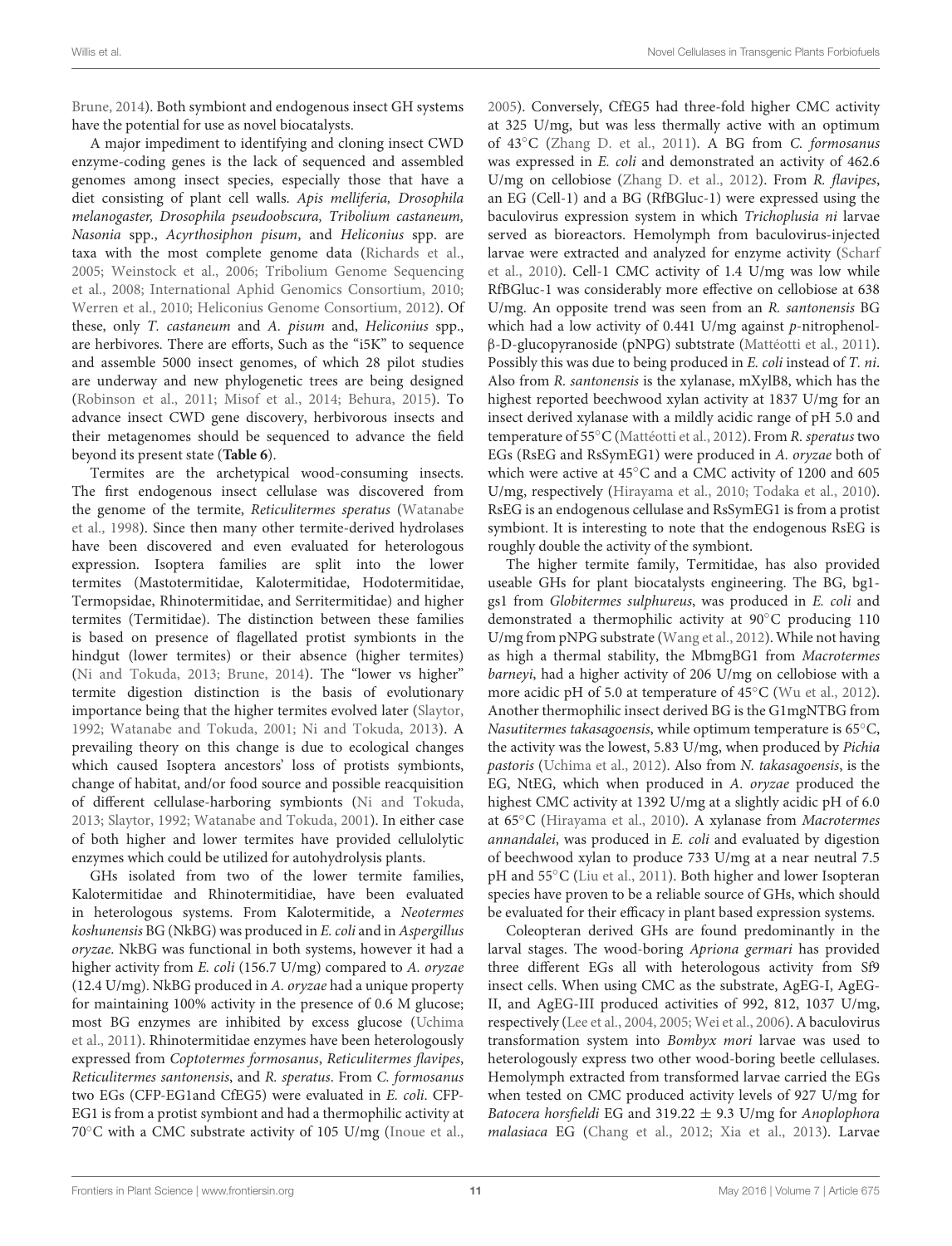#### <span id="page-12-0"></span>TABLE 6 | Heterologously produced insect cellulolytic enzymes as reported in the literature.

| Order: family     | Genus<br>species                     | <b>Enzyme</b><br>(family) | Temp. $(^{\circ}C)$ | рH             | <b>Substrate</b>                      | <b>Activity</b>                          | <b>Expression</b><br>system                     | Reference                               |
|-------------------|--------------------------------------|---------------------------|---------------------|----------------|---------------------------------------|------------------------------------------|-------------------------------------------------|-----------------------------------------|
| <b>COLEOPTERA</b> |                                      |                           |                     |                |                                       |                                          |                                                 |                                         |
| Cerambycidae      | Apriona<br>germari                   | EG (GH 45)                | 50                  | 6.0            | <b>CMC</b>                            | 992 (U/mg)                               | Sf9 insect cells                                | Lee et al., 2004                        |
| Cerambycidae      | Apriona<br>germari                   | EG (GH 45)                | 50                  | 6.0            | <b>CMC</b>                            | 812 (U/mg)                               | Sf9 insect cells                                | Lee et al., 2005                        |
| Cerambycidae      | Apriona<br>germari                   | EG (GH 5)                 | 55                  | 6.0            | <b>CMC</b>                            | 1037 (U/mg)                              | Sf9 insect cells                                | Wei et al., 2006                        |
| Cerambycidae      | Batocera<br>horsfieldi               | EG (GH 45)                | 50                  | 6.0            | <b>CMC</b>                            | 928 (U/mg)                               | baculovirus<br>expression in<br>Bombyx mori     | Xia et al., 2013                        |
| Cerambycidae      | Anoplophora<br>malasiaca             | EG (GH 45)                | 50                  | 4.0            | <b>CMC</b>                            | $319.22 \pm 9.3$<br>(U/mg)               | baculovirus<br>expression in<br>Bombyx mori     | Chang et al., 2012                      |
| Chrysomelidae     | Diabrotica<br>virgifera<br>virgifera | EG (GH 45)                | 45                  | 6.0            | <b>CMC</b>                            | 166.67 nmol<br>$min-1$<br>mgprotein $-1$ | E. coli                                         | Valencia et al., 2013                   |
| Tenebrionidae     | Tribolium<br>castaneum               | EG (GH 9)                 | 50                  | 9.0            | <b>CMC</b>                            | 12.9 (U/mg)                              | S2 insect cells                                 | Willis et al., 2011                     |
| <b>ISOPTERA</b>   |                                      |                           |                     |                |                                       |                                          |                                                 |                                         |
| Kalotermitidae    | Neotermes<br>koshunensis             | BG (GH1)                  | 45                  | 5.0            | Cellobiose                            | 156.7 (U/mg)                             | E. coli                                         | Ni et al., 2007; Uchima<br>et al., 2011 |
|                   |                                      |                           | 40                  | 5.0            | pNPG                                  | 12.4 (U/mg)                              | A.orizae                                        |                                         |
| Rhinotermitidae   | Coptotermes<br>formosanus            | <b>EG (GH5)</b>           | 70                  | 6.0            | <b>CMC</b>                            | 105 (U/mg)                               | E. coli                                         | Inoue et al., 2005                      |
| Rhinotermitidae   | Coptotermes<br>formosanus            | <b>EG (GH9)</b>           | 43                  | 5.6            | CMC.<br>Cellodextrin, Filter<br>paper | 325 (U/mg)                               | E. coli                                         | Zhang D. et al., 2011                   |
| Rhinotermitidae   | Coptotermes<br>formosanus            | BG (GH1)                  | 49                  | $5.6 -$<br>6.2 | Cellobiose                            | 462.6 (U/mg)                             | E. coli                                         | Zhang D. et al., 2012                   |
| Rhinotermitidae   | Reticulitermes<br>flavipes           | EG (GH9)                  | $50 - 60$           | $6.5 -$<br>7.5 | <b>CMC</b>                            | $1.3$ (U/mg)                             | baculovirus<br>expression in<br>Trichoplusia ni | Zhou et al., 2010                       |
| Rhinotermitidae   | Reticulitermes<br>flavipes           | BG (GH1)                  | 40                  | $6.5 -$<br>7.0 | Cellobiose                            | $638.0 \pm 39.0$<br>(U/mg)               | baculovirus<br>expression in<br>Trichoplusia ni | Scharf et al., 2010                     |
| Rhinotermitidae   | Reticulitermes<br>santonensis        | BG (GH1)                  | 40                  | 6.0            | pNPG                                  | $0.441$ (U/mg)                           | E.coli                                          | Mattéotti et al., 2011                  |
| Rhinotermitidae   | Reticulitermes<br>santonensis        | Xyl (GH11)                | 55                  | 5.0            | AZCL-xylan,<br>Beechwood xylan        | 1837 (U/mg)                              | E. coli                                         | Mattéotti et al., 2012                  |
| Rhinotermitidae   | Reticulitermes<br>speratus           | EG (GH9)                  | 45                  | 5.5            | <b>CMC</b>                            | $1200 \pm 92$<br>(U/mg)                  | A.oryzae                                        | Hirayama et al., 2010                   |
| Rhinotermitidae   | Reticulitermes<br>speratus           | <b>EG (GH7)</b>           | 45                  | 6.5            | <b>CMC</b>                            | 603 (U/mg)                               | A. oryzae                                       | Todaka et al., 2010                     |
| Termitidae        | Globitermes<br>sulphureus            | <b>BG (GH1)</b>           | 90                  | 6.0            | pNPG                                  | 110 (U/mg)                               | E.coli                                          | Wang et al., 2012                       |
| Termitidae        | Macrotermes<br>annandalei            | Xyl (GH11)                | 55                  | 7.5            | Beechwood xylan                       | 733 (U/mg)                               | E.coli                                          | Liu et al., 2011                        |
| Termitidae        | <b>Macrotermes</b><br>barneyi        | BG (GH1)                  | 45                  | 5.0            | Cellobiose, pNPG                      | 206 (U/mg)                               | E.coli                                          | Wu et al., 2012                         |
| Termitidae        | Nasutitermes<br>takasagoensis        | EG (GH9)                  | 65                  | 6.0            | <b>CMC</b>                            | $1392 \pm 57$<br>(U/mg)                  | A.orizae                                        | Hirayama et al., 2010                   |
| Termitidae        | Nasutitermes<br>takasagoensis        | BG (GH1)                  | 65                  | 5.5            | pNPG                                  | 5.83 (U/mg)                              | P. pastris                                      | Uchima et al., 2012                     |

*(Continued)*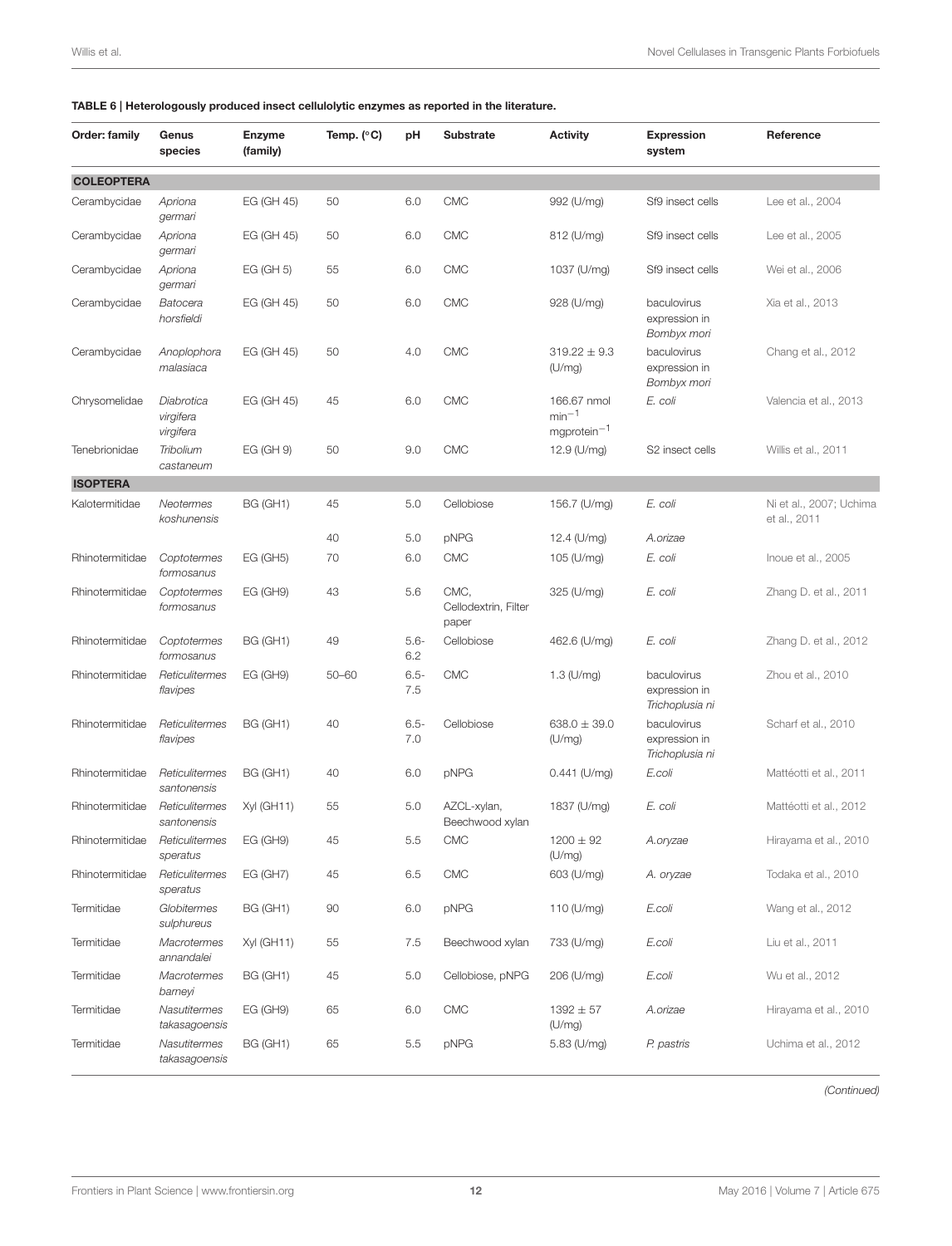#### TABLE 6 | Continued

| Order: family      | Genus<br>species         | Enzyme<br>(family) | Temp.<br>$(^{\circ}C)$ | pH  | <b>Substrate</b> | <b>Activity</b>                                                   | Expression<br>system | Reference           |
|--------------------|--------------------------|--------------------|------------------------|-----|------------------|-------------------------------------------------------------------|----------------------|---------------------|
| <b>LEPIDOPTERA</b> |                          |                    |                        |     |                  |                                                                   |                      |                     |
| Noctuidae          | Spodoptera<br>frugiperda | BG (GH1)           | 30                     | 6.0 | $\rho$ NPG       | 2.4 (mM <sup><math>-1</math></sup> s <sup><math>-1</math></sup> ) | E. coli              | Marana et al., 2004 |
| <b>ORTHOPTERA</b>  |                          |                    |                        |     |                  |                                                                   |                      |                     |
| Acrididae          | Grasshopper<br>(n.r)     | <b>BG (GH 1)</b>   | 60                     | 9.0 | $\rho$ NPG       | $2.61 \pm 0.75$<br>$(mM^{-1}s^{-1})$                              | E. coli              | Shi et al., 2011    |
| Gryllidae          | Teleogryllus<br>emma     | EG(GH9)            | 40                     | 5.0 | <b>CMC</b>       | 3118.4 (U/mg)                                                     | Sf9 cells            | Kim et al., 2008    |

*Insect taxanomic order followed by insect family. Genus species are insect source of enzyme, Enzyme and family represents glycosyl hydrolase and its corresponding family as defined by CAZy.org, temperature and pH are values reported for best performance, substrate is the material used to measure enzyme activity, heterologous expression system defines transformation system evaluated, reference is the referred paper information was collected.*

*EG, endo-1,4-*β*-glucanase; BG,* β*-glucosidase; Xyl, Xylanase; U, units of mMol of substrate released per minute; n.d., not determined; n.r., not reported; n.o., not optimized, used when references reports activity, however was a single temperature or pH testing.*

from Diabrotica virgifera virgifera were examined as a biocatalyst source due to their diet of maize stems which could be used as a biofuel source. An EG from D. virgifera was isolated and produced in E. coli with a CMC activity of 0.166 U/mg [\(Valencia et al., 2013\)](#page-17-31). Unlike the previous Coleoptera species, T. castaneum, provided TcEG-1 which has a lower activity compared to other beetle species, but was active at very alkaline pHs (pH 9-11) in both S2 insect cells and yeast [\(Willis et al., 2011;](#page-17-16) [Shirley et al., 2014\)](#page-17-32). The Coleopteran cellulases were active at 45- 50◦C similarly to that of mild-thermophilic microbial cellulases.

Two additional insect orders have received attention for their CWD enzymes: Lepidoptera and Orthoptera. Spodoptera frugiperda's larval stage was used as the source of a β-glucosidase BG activity of 2.4 mM<sup>-1</sup>s<sup>-1</sup> pNPG substrate and was effective when produced in E. coli [\(Marana et al., 2004\)](#page-16-28). Orthopteran species are known for their mandibular action for chewing through fibrous plant tissue. The symbiont Klebsiella sp. in the gut from an undisclosed grasshopper species was found to have BG with similar activity of 2.61  $\pm$  0.75 mM<sup>-1</sup>s<sup>-1</sup> on pNPG to that of S. frugiperda [\(Shi et al., 2011\)](#page-17-14). From Teleogryllus emma, an EG from GH family nine was produced in Sf9 cells showing an activity rate of 3118.4 (U/mg) against CMC [\(Kim et al., 2008\)](#page-16-29).

Insect GHs have not yet been synthesized in transgenic plants. Under heterologous expression in microbial systems, the majority of insect derived GHs demonstrate similar thermal and acidic pH ranges. A few notable examples from Coleoptera have lower activity, but a uniquely alkaline pH range. Attributes, such as high alkaline affinity, learned from insect derived GHs could be utilized in site-directed mutagenesis studies to enhance non-insect biocatalyst research. Overall plant produced insect GHs are another viable avenue for an autohydrolytic plant systems.

## STRATEGIES FOR ENGINEERING AUTOHYDROLYSIS IN PLANTS

Constitutive gain-of-function hydrolase activity could have negative phenotypic effects in transgenic plants. While these negative growth effects seldom have been observed in plants harboring GHs with high temperature optima, we envisage host off-effects as a potential issue in heterologous production systems for non-thermophilic enzymes. Use of inducible promoters to attenuate hydrolase activity can reduce off-target effects and decrease chances of lethality [\(Schena et al., 1991;](#page-17-33) Taylor et al., [2008\)](#page-17-0). Inducible systems could be utilized at several life cycle/growth stages to specifically induce the hydrolase activity to detect onset of different genes and pathways involved in cell wall biosynthesis. One such inducible approach has been used to control CWD transgene expression in tobacco. An ethanol inducible promoter demonstrated effective cellulase production while preventing dwarfism when compared to constitutively produced cellulase in tobacco plants [\(Klose et al., 2013\)](#page-16-9).

Protein modification can be used on GHs to control for offtarget effects and increase protein yield. Sequestration of proteins by signal peptides to organelles, such as vacuoles, ER, or plastids improves production rate of transgenic proteins, but also isolates them from their intended substrates [\(Hood et al., 2007;](#page-15-15) Taylor et al., [2008\)](#page-17-0). The use of hyperthermic proteins, where enzyme activation temperature is above that required for plant growth are useful during biorefinery steps to prevent undesired effects [\(Mir et al., 2014\)](#page-16-30). A unique protein sequence known as an intein, can be inserted into the portions of enzymes and prevents proper protein folding. Inteins are heat labile and have been proven to successfully prevent undesired enzymatic action until placed in high temperature, which induces intein excision [\(Shen et al.,](#page-17-34) [2012\)](#page-17-34).

Plants are attractive bioreactors for many recombinant proteins because their post-translational modification systems are analogous to other eukaryotes [\(Hellwig et al., 2004;](#page-15-10) Fischer et al., [2012;](#page-15-36) [Zhang, 2015\)](#page-18-14). Plant cell culture systems could also speed the screening process for functional GH production in planta prior to generation of time consuming whole transgenic plants [\(Hellwig et al., 2004;](#page-15-10) [Shen et al., 2013\)](#page-17-35). A multi-well system using a plant cell system for rapid GH stacking of multiple constructs would speed the screening process of GHs.

A current research problem is the variety of substrates used to measure activity and efficiency. Filter paper is reformed cellulose,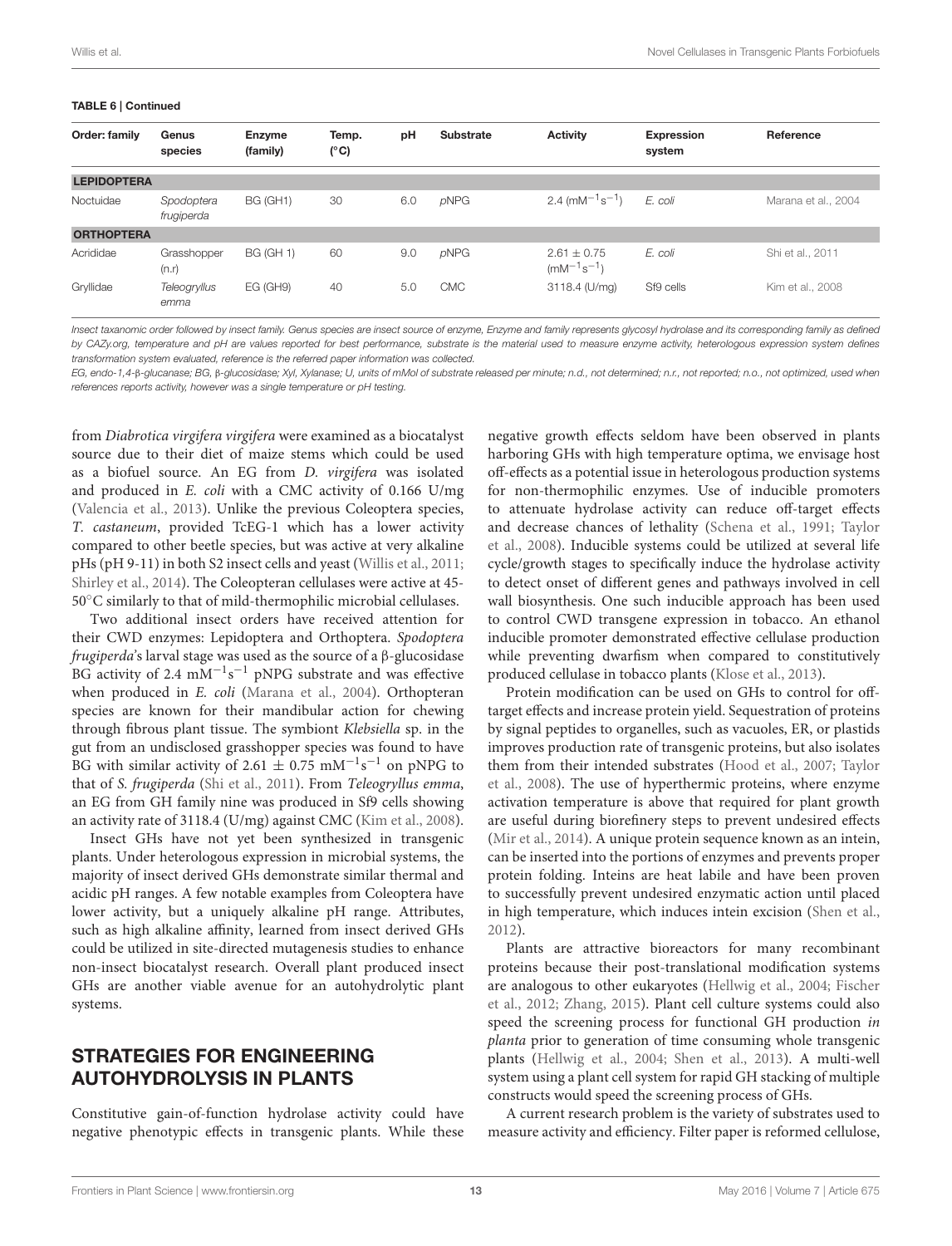but the different densities and size of the filter paper disc used during assays have effects on enzyme activity [\(Xiao et al.,](#page-18-15) [2004\)](#page-18-15). Carboxymethylcellulose is the most common substrate used because of its solubility in liquids, which is caused by methylating cellulose [\(Reese et al., 1950\)](#page-17-36). Avicel (powdered crystalline cellulose) is a close relative to cellulose, but can be purchased at crystalline particle size making comparisons with the soluble form difficult [\(Yeh et al., 2010\)](#page-18-16). Both of these (and other cellulose derivative) substrates can also be affixed with fluorophores which are activated upon hydrolysis (Megazyme Wicklow, Ireland). The units differ based on the method used to measure, some do a straight absorbance compared to a control, a reduction in viscosity of a solution, use of a standard curve, or percent of a commercial cellulase standard [\(Taylor et al., 2008;](#page-17-0) [Willis et al., 2010\)](#page-18-17).

An important decision to be made when developing commercial-ready autohydrolytic plants is the host plant. This issue is important because C4 grasses (leading biofuel crops) have different cell wall composition and genetic mechanisms than C3 plants. While current monocot model species, such as rice (O. sativa) and Brachypodium (Brachypodium distachyon), have extensive genomics toolsets; e.g., completed genomes and activation tagging systems; both are C3 grasses that are distantly related to C4 grasses [\(Jeon and An, 2001;](#page-16-31) [Ito et al., 2005;](#page-16-32) [Matsumoto et al., 2005;](#page-16-33) [Vogel et al., 2009,](#page-17-37) [2010\)](#page-17-38). Thus, while rice and Brachypodium have proven to be powerful tools, they are suboptimal to dissect C4 grass metabolism and cell wall biosynthesis [\(Dal'Molin et al., 2010\)](#page-15-37). This latter point is a crucial consideration for testing autohydrolytic biofuel crop lines. C4 grasses (e.g., maize, sorghum, and switchgrass) possess divergent expression patterns of cell wall-related genes, and indeed likely use different genes, compared to C3 grasses. The specialized vascular anatomy of C4 plants relies on similar genes to C3 grasses, however, their regulation and expression differ, resulting in different structures; their secondary cell walls are simply not well modeled by C3 grasses [\(Nelson, 2011\)](#page-16-34). The brown midrib (BMR) mutant phenotype in maize, sorghum, and pearl millet is a classic lignin alteration in cell walls, but no C3 plants have been reported with this cell wall phenotype. Putative BMR ortholog mutants in C3 plants seem to have a different basis; BMR rice mutant orthologs are known, but present different phenotypes if altered [\(Sattler et al., 2010\)](#page-17-39). A digestibility assay comparing two C3 and two C4 grasses native to Australia showed that C3 grass leaves had more facile enzymatic hydrolysis compared to that of the C4 grasses, which was attributed to C3/C4 differences in leaf anatomy [\(Wilson and Hacker,](#page-18-18) [1987\)](#page-18-18). In vitro evaluations using purified cellulose and lignin polymer models demonstrated that for lignin to affect cellulose saccharification it must be specifically cross linked to cellulose [\(Jung et al., 2011\)](#page-16-35). Grass arabinoxylans cross link to lignin by ether bonds using ferulate and diferulate molecules (Burr and Fry, [2009\)](#page-15-38). Dicot cell walls lack arabinoxylans for cross linking to lignin and therefore are inadequate to use as an improved digestibility model for C4 grass crops. Alternatively, dicot cell walls are primarily composed of xyloglucan hemicellulose, which cross link to lignin [\(Scheller and Ulvskov, 2010;](#page-17-2) [Furtado et al.,](#page-15-0) [2014;](#page-15-0) [Damm et al., 2016\)](#page-15-9). Utilization of C4 grass species is more appropriate for evaluation of CWD enzymes if the target feedstock is a C4 grass. The applied approach for evaluation of novel autohydrolytic lines should be used with recently improved transformation strategies of many C4 crops (e.g., maize, switchgrass, sorghum) to reduce variability to real world marketable biomass [\(Ishida et al., 2007;](#page-16-36) [Brutnell et al., 2010,](#page-15-39) [2015;](#page-15-40) [Li and Qu, 2011;](#page-16-37) [Liu and Godwin, 2012;](#page-16-38) [Lambertz et al.,](#page-16-4) [2014\)](#page-16-4).

## **CONCLUSION**

There are many economic pinch points in the production of cellulosic biofuels. Enzyme cost is one of them and is not trivial. Using recombinant systems, including the plant feedstock itself, is likely necessary to produce advanced biofuels in a sustainable manner [\(Gressel, 2008\)](#page-15-41). Plants, including a few species that are relevant proxies for cellulosic feedstocks, have been used as hosts for overexpression of microbial GH genes. We envisage insect-derived GHs playing a role in reducing cell wall recalcitrance in transgenic plants owing to their high diversity of function and eukaryotic origin. Utilization of multiple enzyme classes should be used in concert in feedstocks, coupled with appropriate subcellular targeting as well as spatial and temporal control of synthesis. While there is much research needed to produce a commercial cellulosic feedstock with autocatalytic properties, field experiments with E1-producing transgenic maize demonstrates that research in this area should be worthwhile. The combination of improved biomass feedstocks and enzyme technologies is a step toward a renewable plant-based fuel system.

## AUTHOR CONTRIBUTIONS

JW drafted the manuscript and MM and CS participated in the drafts and revisions. All authors read and consented to the final version of the manuscript.

## ACKNOWLEDGMENTS

This work was supported by funding from the BioEnergy Science Center (DE-PS02-06ER64304). The BioEnergy Science Center is a U.S. Department of Energy Bioenergy Research Center supported by the Office of Biological and Environmental Research in the DOE Office of Science. We also thank the University of Tennessee, Ivan Racheff Endowment, and USDA HATCH funds for supporting the research program of CNS.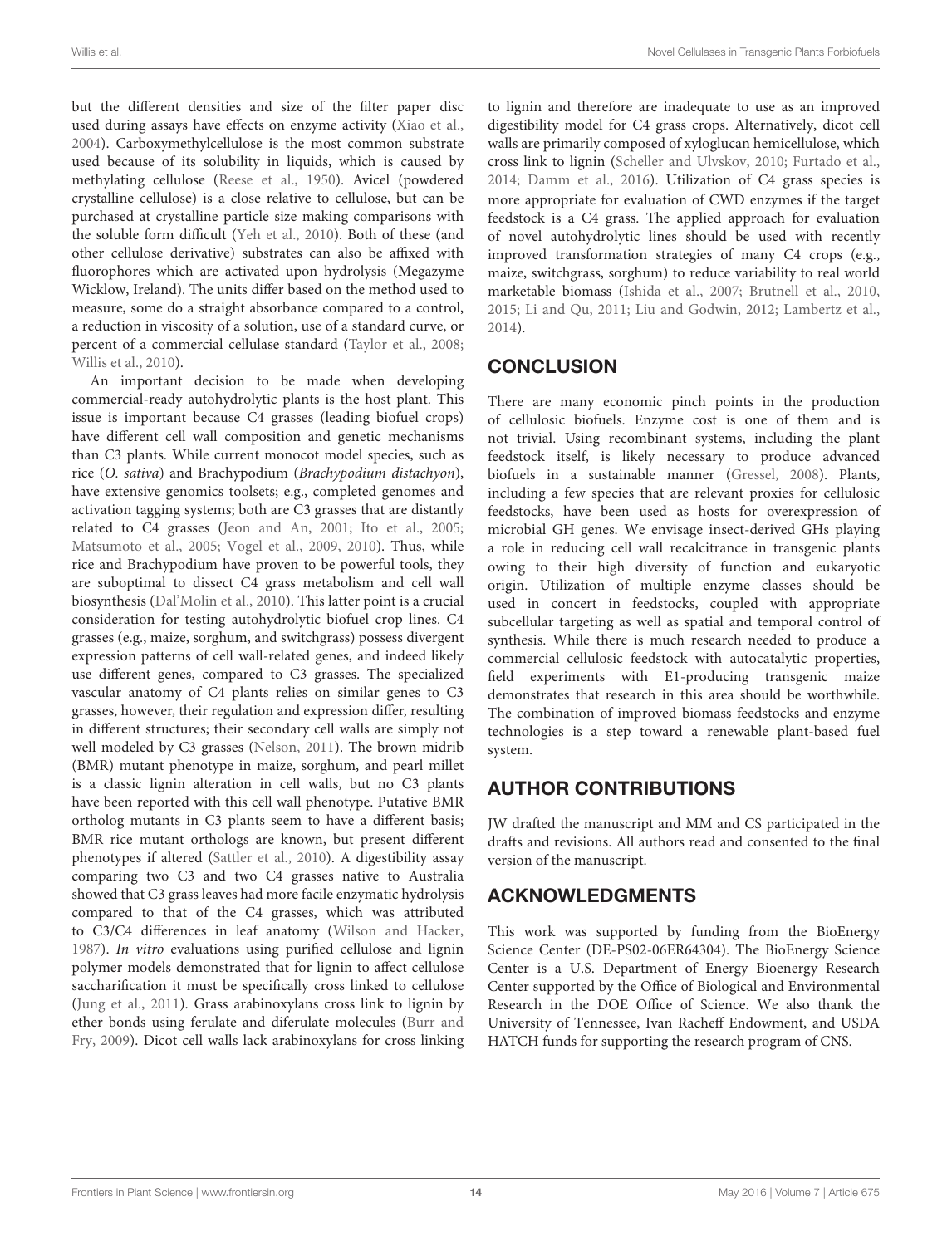#### **REFERENCES**

- <span id="page-15-25"></span>Bae, H. J., Kim, H. J., and Kim, Y. S. (2008). Production of a recombinant xylanase in plants and its potential for pulp biobleaching applications. Bioresour. Technol. 99, 3513–3519. doi: 10.1016/j.biortech.2007.07.064
- <span id="page-15-32"></span>Behura, S. K. (2015). Insect phylogenomics. Insect Mol. Biol. 24, 403–411. doi: 10.1111/imb.12174
- <span id="page-15-8"></span>Bhalla, A., Bansal, N., Kumar, S., Bischoff, K. M., and Sani, R. K. (2013). Improved lignocellulose conversion to biofuels with thermophilic bacteria and thermostable enzymes. Bioresour. Technol. 128, 751–759. doi: 10.1016/j.biortech.2012.10.145
- <span id="page-15-3"></span>Bhat, M. K. (2000). Cellulases and related enzymes in biotechnology. Biotechnol. Adv. 18, 355–383. doi: 10.1016/S0734-9750(00)00041-0
- <span id="page-15-13"></span>Biswas, G. C. G., Ransom, C., and Sticklen, M. (2006). Expression of biologically active Acidothermus cellulolyticus endoglucanase in transgenic maize plants. Plant Sci. 171, 617–623. doi: 10.1016/j.plantsci.2006.06.004
- <span id="page-15-23"></span>Borkhardt, B., Harholt, J., Ulvskov, P., Ahring, B. K., Jorgensen, B., and Brinch-Pedersen, H. (2010). Autohydrolysis of plant xylans by apoplastic expression of thermophilic bacterial endo-xylanases. Plant Biotechnol. J. 8, 363–374. doi: 10.1111/j.1467-7652.2010.00506.x
- <span id="page-15-2"></span>Boyer, L. J., Vega, J. L., Klasson, K. T., Clausen, E. C., and Gaddy, J. L. (1992). The effects of furfural on ethanol-production by Saccharomyces-cerevisiae in batch culture. Biomass Bioenerg. 3, 41–48. doi: 10.1016/0961-9534(92)90018-L
- <span id="page-15-7"></span>Bruce, A. M., and Palfreyman, J. W. (1998). Forest Products Biotechnology. London; Bristol, PA: Taylor & Francis.
- <span id="page-15-30"></span>Brune, A. (2014). Symbiotic digestion of lignocellulose in termite guts. Nat. Rev. Microbiol. 12, 168–180. doi: 10.1038/nrmicro3182
- <span id="page-15-14"></span>Brunecky, R., Selig, M. J., Vinzant, T. B., Himmel, M. E., Lee, D., Blaylock, M. J., et al. (2011). In planta expression of A. cellulolyticus Cel5A endocellulase reduces cell wall recalcitrance in tobacco and maize. Biotechnol. Biofuels 4, 1–11. doi: 10.1186/1754-6834-4-1
- <span id="page-15-40"></span>Brutnell, T. P., Bennetzen, J. L., and Vogel, J. P. (2015). Brachypodium distachyon and Setaria viridis: model genetic systems for the grasses. Annu. Rev. Plant Biol. 66, 465–485. doi: 10.1146/annurev-arplant-042811-105528
- <span id="page-15-39"></span>Brutnell, T. P., Wang, L., Swartwood, K., Goldschmidt, A., Jackson, D., Zhu, X. G., et al. (2010). Setaria viridis: a model for C4 photosynthesis. Plant Cell 22, 2537–2544. doi: 10.1105/tpc.110.075309
- <span id="page-15-38"></span>Burr, S. J., and Fry, S. C. (2009). Feruloylated arabinoxylans are oxidatively crosslinked by extracellular maize peroxidase but not by horseradish peroxidase. Mol. Plant 2, 883–892. doi: 10.1093/mp/ssp044
- <span id="page-15-28"></span>Carroll, A., and Somerville, C. (2009). Cellulosic biofuels. Annu. Rev. Plant Biol. 60, 165–182. doi: 10.1146/annurev.arplant.043008.092125
- <span id="page-15-35"></span>Chang, C. J., Wu, C. P., Lu, S. C., Chao, A. L., Ho, T. H., Yu, S. M., et al. (2012). A novel exo-cellulase from white spotted longhorn beetle (Anoplophora malasiaca). Insect Biochem. Mol. Bio. 42, 629–636. doi: 10.1016/j.ibmb.2012.05.002
- <span id="page-15-18"></span>Chou, H. L., Dai, Z., Hsieh, C. W., and Ku, M. S. (2011). High level expression of Acidothermus cellulolyticus beta-1, 4-endoglucanase in transgenic rice enhances the hydrolysis of its straw by cultured cow gastric fluid. Biotechnol. Biofuels 4:58. doi: 10.1186/1754-6834-4-58
- <span id="page-15-1"></span>Cosgrove, D. J. (2005). Growth of the plant cell wall. Nat. Rev. Mol. Cell Biol. 6, 850–861. doi: 10.1038/nrm1746
- <span id="page-15-11"></span>Dai, Z., Hooker, B. S., Anderson, D. B., and Thomas, S. R. (2000). Expression of Acidothermus cellulolyticus endoglucanase E1 in transgenic tobacco: biochemical characteristics and physiological effects. Transgenic Res. 9, 43–54. doi: 10.1023/A:1008922404834
- <span id="page-15-21"></span>Dai, Z., Hooker, B. S., Quesenberry, R. D., and Gao, J. (1999). Expression of Trichoderma reesei exo-cellobiohydrolase I in transgenic tobacco leaves and calli. Appl. Biochem. Biotechnol. 77–79, 689–699. doi: 10.1385/ABAB:79: 1-3:689
- <span id="page-15-19"></span>Dai, Z., Hooker, B. S., Quesenberry, R. D., and Thomas, S. R. (2005). Optimization of Acidothermus cellulolyticus endoglucanase (E1) production in transgenic tobacco plants by transcriptional, post-transcription and post-translational modification. Transgenic Res. 14, 627–643. doi: 10.1007/s11248-005-5695-5
- <span id="page-15-12"></span>Dai, Z. Y., Hooker, B. S., Anderson, D. B., and Thomas, S. R. (2000). Improved plant-based production of E1 endoglucanase using potato: expression optimization and tissue targeting. Mol. Breeding 6, 277–285. doi: 10.1023/A:1009653011948
- <span id="page-15-37"></span>Dal'Molin, C. G., Quek, L. E., Palfreyman, R. W., Brumbley, S. M., and Nielsen, L. K. (2010). C4GEM, a genome-scale metabolic model to study C4 plant metabolism. Plant Physiol. 154, 1871–1885. doi: 10.1104/pp.110. 166488
- <span id="page-15-9"></span>Damm, T., Commandeur, U., Fischer, R., Usadel, B., and Klose, H. (2016). Improving the utilization of lignocellulosic biomass by polysaccharide modification. Process Biochem. 51, 288–296. doi: 10.1016/j.procbio.2015. 12.003

<span id="page-15-29"></span>Dow, J. A. (1992). pH Gradients in Lepidopteran midgut. J. Exp. Biol. 172, 355–375.

- <span id="page-15-26"></span>Fan, Z., and Yuan, L. (2010). Production of multifunctional chimaeric enzymes in plants: a promising approach for degrading plant cell wall from within. Plant Biotechnol. J. 8, 308–315. doi: 10.1111/j.1467-7652.2009. 00484.x
- <span id="page-15-36"></span>Fischer, R., Schillberg, S., Hellwig, S., Twyman, R. M., and Drossard, J. (2012). GMP issues for recombinant plant-derived pharmaceutical proteins. Biotechnol. Adv. 30, 434–439. doi: 10.1016/j.biotechadv.2011.08.007
- <span id="page-15-0"></span>Furtado, A., Lupoi, J. S., Hoang, N. V., Healey, A., Singh, S., Simmons, B. A., et al. (2014). Modifying plants for biofuel and biomaterial production. Plant Biotechnol. J. 12, 1246–1258. doi: 10.1111/pbi.12300
- <span id="page-15-17"></span>Garda, M., Devaiah, S. P., Vicuna Requesens, D., Chang, Y. K., Dabul, A., Hanson, C., et al. (2015). Assessment of field-grown cellulase-expressing corn. Transgenic Res. 24, 185–198. doi: 10.1007/s11248-014-9838-4
- <span id="page-15-41"></span>Gressel, J. (2008). Transgenics are imperative for biofuel crops. Plant Sci. 174, 246–263. doi: 10.1016/j.plantsci.2007.11.009
- <span id="page-15-20"></span>Harrison, M. D., Geijskes, J., Coleman, H. D., Shand, K., Kinkema, M., Palupe, A., et al. (2011). Accumulation of recombinant cellobiohydrolase and endoglucanase in the leaves of mature transgenic sugar cane. Plant Biotechnol. J. 9, 884–896. doi: 10.1111/j.1467-7652.2011.00597.x
- <span id="page-15-31"></span>Heliconius Genome Consortium (2012). Butterfly genome reveals promiscuous exchange of mimicry adaptations among species. Nature 487, 94–98. doi: 10.1038/nature11041
- <span id="page-15-10"></span>Hellwig, S., Drossard, J., Twyman, R. M., and Fischer, R. (2004). Plant cell cultures for the production of recombinant proteins. Nat. Biotechnol. 22, 1415–1422. doi: 10.1038/nbt1027
- <span id="page-15-4"></span>Henrissat, B. (1991). A classification of glycosyl hydrolases based on amino acid sequence similarities. Biochem. J. 280(Pt 2), 309–316. doi: 10.1042/bj2800309
- <span id="page-15-5"></span>Henrissat, B., and Bairoch, A. (1993). New families in the classification of glycosyl hydrolases based on amino acid sequence similarities. Biochem. J. 293(Pt 3), 781–788. doi: 10.1042/bj2930781
- <span id="page-15-6"></span>Henrissat, B., and Bairoch, A. (1996). Updating the sequence-based classification of glycosyl hydrolases. Biochem. J. 316(Pt 2), 695–696. doi: 10.1042/bj31 60695
- <span id="page-15-22"></span>Herbers, K., Wilke, I., and Sonnewald, U. (1995). A thermostable xylanase from Clostridium thermocellum expressed at high-levels in the apoplast of transgenic tobacco has no detrimental effects and is easily purified. Bio. Technol. 13, 63–66. doi: 10.1038/nbt0195-63
- <span id="page-15-34"></span>Hirayama, K., Watanabe, H., Tokuda, G., Kitamoto, K., and Arioka, M. (2010). Purification and characterization of termite endogenous beta-1,4 endoglucanases produced in Aspergillus oryzae. Biosci. Biotechnol. Biochem. 74, 1680–1686. doi: 10.1271/bbb.100296
- <span id="page-15-16"></span>Hood, E. E., Devaiah, S. P., Fake, G., Egelkrout, E., Teoh, K. T., Requesens, D. V., et al. (2012). Manipulating corn germplasm to increase recombinant protein accumulation. Plant Biotechnol. J. 10, 20–30. doi: 10.1111/j.1467- 7652.2011.00627.x
- <span id="page-15-15"></span>Hood, E. E., Love, R., Lane, J., Bray, J., Clough, R., Pappu, K., et al. (2007). Subcellular targeting is a key condition for high-level accumulation of cellulase protein in transgenic maize seed. Plant Biotechnol. J. 5, 709–719. doi: 10.1111/j.1467-7652.2007.00275.x
- <span id="page-15-27"></span>Horvath, H., Huang, J., Wong, O., Kohl, E., Okita, T., Kannangara, C. G., et al. (2000). The production of recombinant proteins in transgenic barley grains. Proc. Natl. Acad. Sci. U.S.A. 97, 1914–1919. doi: 10.1073/pnas.030527497
- <span id="page-15-24"></span>Hyunjong, B., Lee, D. S., and Hwang, I. (2006). Dual targeting of xylanase to chloroplasts and peroxisomes as a means to increase protein accumulation in plant cells. J. Exper. Bot. 57, 161–169. doi: 10.1093/jxb/erj019
- <span id="page-15-33"></span>Inoue, T., Moriya, S., Ohkuma, M., and Kudo, T. (2005). Molecular cloning and characterization of a cellulase gene from a symbiotic protist of the lower termite, Coptotermes formosanus. Gene 349, 67–75. doi: 10.1016/j.gene.2004. 11.048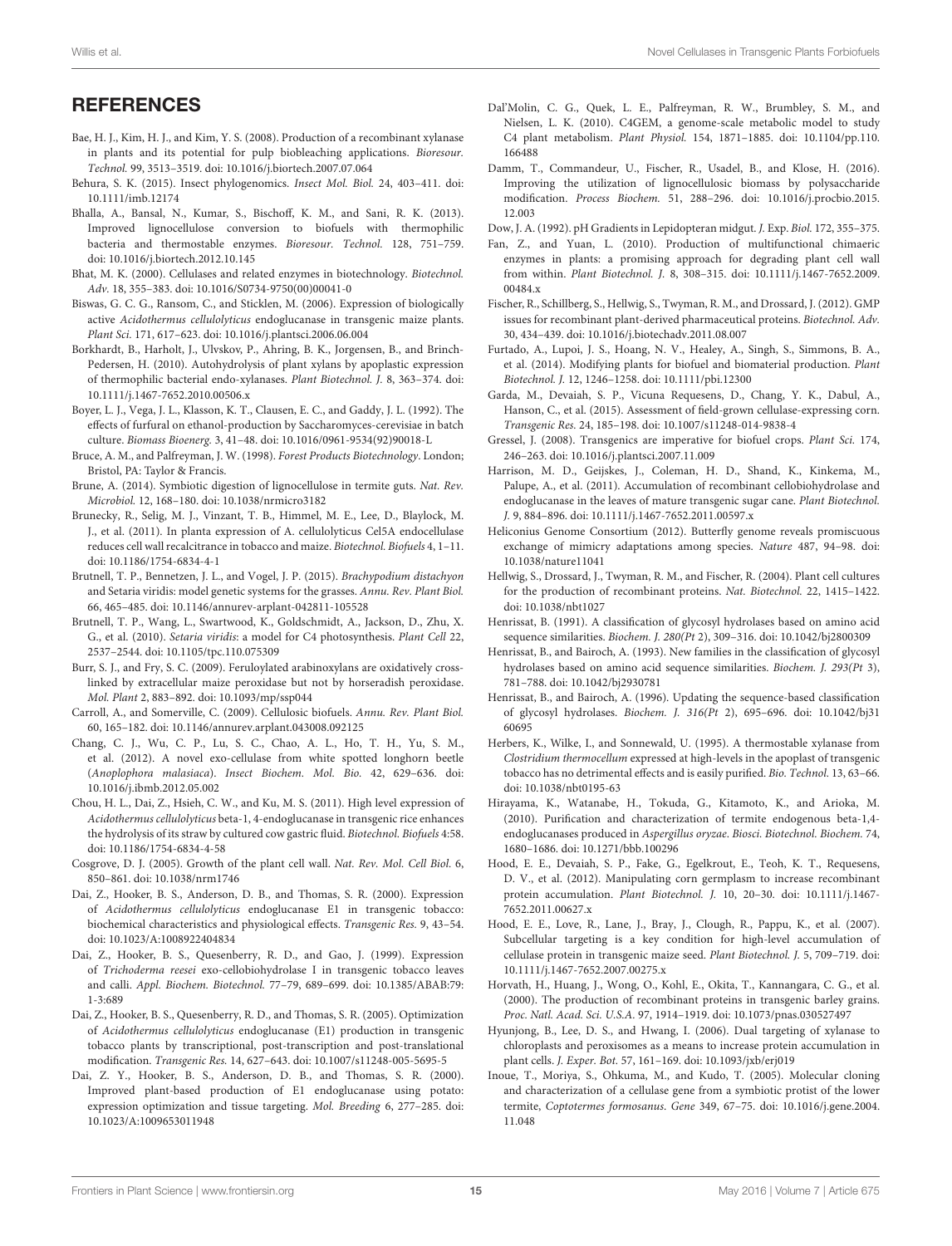- <span id="page-16-20"></span>International Aphid Genomics Consortium (2010). Genome sequence of the pea aphid Acyrthosiphon pisum. PLoS Biol. 8:e1000313. doi: 10.1371/journal.pbio.1000313
- <span id="page-16-36"></span>Ishida, Y., Hiei, Y., and Komari, T. (2007). Agrobacterium-mediated transformation of maize. Nature Protoc. 2, 1614–1621. doi: 10.1038/nprot.2007.241
- <span id="page-16-32"></span>Ito, Y., Arikawa, K., Antonio, B. A., Ohta, I., Naito, S., Mukai, Y., et al. (2005). Rice Annotation Database (RAD): a contig-oriented database for map-based rice genomics. Nucleic Acids Res. 33, D651–D655. doi: 10.1093/nar/gki083
- <span id="page-16-14"></span>Jensen, L. G., Olsen, O., Kops, O., Wolf, N., Thomsen, K. K., and von Wettstein, D. (1996). Transgenic barley expressing a protein-engineered, thermostable (1,3-1,4)-beta-glucanase during germination. Proc. Natl. Acad. Sci. U.S.A. 93, 3487–3491. doi: 10.1073/pnas.93.8.3487
- <span id="page-16-31"></span>Jeon, J. S., and An, G. H. (2001). Gene tagging in rice: a high throughput system for functional genomics. Plant Sci. 161, 211–219. doi: 10.1016/S0168- 9452(01)00414-9
- <span id="page-16-5"></span>Jin, R., Richter, S., Zhong, R., and Lamppa, G. K. (2003). Expression and import of an active cellulase from a thermophilic bacterium into the chloroplast both in vitro and in vivo. Plant Mol. Biol. 51, 493–507. doi: 10.1023/A:1022354124741
- <span id="page-16-35"></span>Jung, H. G., Mertens, D. R., and Phillips, R. L. (2011). Effect of reduced ferulate-mediated lignin/arabinoxylan cross-linking in corn silage on feed intake, digestibility, and milk production. J. Dairy Sci. 94, 5124–5137. doi: 10.3168/jds.2011-4495
- <span id="page-16-11"></span>Jung, S., Kim, S., Bae, H., Lim, H. S., and Bae, H. J. (2010). Expression of thermostable bacterial beta-glucosidase (BglB) in transgenic tobacco plants. Bioresour. Technol. 101, 7155–7161. doi: 10.1016/j.biortech.2010.03.140
- <span id="page-16-6"></span>Jung, S. K., Lindenmuth, B. E., McDonald, K. A., Hwang, H., Bui, M. Q., Falk, B. W., et al. (2014). Agrobacterium tumefaciens mediated transient expression of plant cell wall-degrading enzymes in detached sunflower leaves. Biotechnol. Prog. 30, 905–915. doi: 10.1002/btpr.1888
- <span id="page-16-12"></span>Jung, S., Lee, D. S., Kim, Y. O., Joshi, C. P., and Bae, H. J. (2013). Improved recombinant cellulase expression in chloroplast of tobacco through promoter engineering and 5' amplification promoting sequence. Plant Mol. Biol. 83, 317–328. doi: 10.1007/s11103-013-0088-2
- <span id="page-16-7"></span>Kawazu, T., Sun, J. L., Shibata, M., Kimura, T., Sakka, K., and Ohmiya, K. (1999). Expression of a bacterial endoglucanase gene in tobacco increases digestibility of its cell wall fibers. J. Biosci. Bioeng. 88, 421–425. doi: 10.1016/S1389- 1723(99)80220-5
- <span id="page-16-29"></span>Kim, N., Choo, Y. M., Lee, K. S., Hong, S. J., Seol, K. Y., Je, Y. H., et al. (2008). Molecular cloning and characterization of a glycosyl hydrolase family 9 cellulase distributed throughout the digestive tract of the cricket Teleogryllus emma. Comp. Biochem. Physiol. B, Biochem. Mol. Biol. 150, 368–376. doi: 10.1016/j.cbpb.2008.04.005
- <span id="page-16-13"></span>Kimura, T., Mizutani, T., Tanaka, T., Koyama, T., Sakka, K., and Ohmiya, K. (2003). Molecular breeding of transgenic rice expressing a xylanase domain of the xynA gene from Clostridium thermocellum. Appl. Microbiol. Biotechnol. 62, 374–379. doi: 10.1007/s00253-003-1301-z
- <span id="page-16-0"></span>Klein-Marcuschamer, D., Oleskowicz-Popiel, P., Simmons, B. A., and Blanch, H. W. (2012). The challenge of enzyme cost in the production of lignocellulosic biofuels. Biotechnol. Bioeng. 109, 1083–1087. doi: 10.1002/bit.24370
- <span id="page-16-9"></span>Klose, H., Gunl, M., Usadel, B., Fischer, R., and Commandeur, U. (2013). Ethanol inducible expression of a mesophilic cellulase avoids adverse effects on plant development. Biotechnol. Biofuels 6:53. doi: 10.1186/1754-6834-6-53
- <span id="page-16-10"></span>Klose, H., Gunl, M., Usadel, B., Fischer, R., and Commandeur, U. (2015). Cell wall modification in tobacco by differential targeting of recombinant endoglucanase from Trichoderma reesei. BMC Plant Biol. 15:54. doi: 10.1186/s12870-015- 0443-3
- <span id="page-16-8"></span>Klose, H., Röder, J., Girfoglio, M., Fischer, R., and Commandeur, U. (2012). Hyperthermophilic endoglucanase for in planta lignocellulose conversion. Biotechnol. Biofuels 5:63. doi: 10.1186/1754-6834-5-63
- <span id="page-16-3"></span>Kostylev, M., and Wilson, D. (2012). Synergistic interactions in cellulose hydrolysis. Biofuels 3, 61–70. doi: 10.4155/bfs.11.150
- <span id="page-16-4"></span>Lambertz, C., Garvey, M., Klinger, J., Heesel, D., Klose, H., Fischer, R., et al. (2014). Challenges and advances in the heterologous expression of cellulolytic enzymes: a review. Biotechnol. Biofuels 7, 135–150. doi: 10.1186/s13068-014-0135-5
- <span id="page-16-16"></span>Lee, D. S., Lee, K. H., Jung, S., Jo, E. J., Han, K. H., and Bae, H. J. (2012). Synergistic effects of 2A-mediated polyproteins on the production of lignocellulose

degradation enzymes in tobacco plants. J. Exp. Bot. 63, 4797–4810. doi: 10.1093/jxb/ers159

- <span id="page-16-25"></span>Lee, S. J., Kim, S. R., Yoon, H. J., Kim, I., Lee, K. S., Je, Y. H., et al. (2004). cDNA cloning, expression, and enzymatic activity of a cellulase from the mulberry longicorn beetle, Apriona germari. Comp. Biochem. Physiol. B Biochem. Mol. Biol. 139, 107–116. doi: 10.1016/j.cbpc.2004.06.015
- <span id="page-16-26"></span>Lee, S. J., Lee, K. S., Kim, S. R., Gui, Z. Z., Kim, Y. S., Yoon, H. J., et al. (2005). A novel cellulase gene from the mulberry longicorn beetle, Apriona germari: gene structure, expression, and enzymatic activity. Comp. Biochem. Physiol. B Biochem. Mol. Biol. 140, 551–560. doi: 10.1016/j.cbpc.2004.12.003
- <span id="page-16-37"></span>Li, R. Y., and Qu, R. D. (2011). High throughput Agrobacterium-mediated switchgrass transformation. Biomass. Bioenerg. 35, 1046–1054. doi: 10.1016/j.biombioe.2010.11.025
- <span id="page-16-38"></span>Liu, G., and Godwin, I. D. (2012). Highly efficient sorghum transformation. Plant Cell Rep. 31, 999–1007. doi: 10.1007/s00299-011-1218-4
- <span id="page-16-24"></span>Liu, N., Yan, X., Zhang, M., Xie, L., Wang, Q., Huang, Y., et al. (2011). Microbiome of fungus-growing termites: a new reservoir for lignocellulase genes. Appl. Environ. Microbiol. 77, 48–56. doi: 10.1128/AEM.01521-10
- <span id="page-16-18"></span>Liu, W. S., Yuan, J. S., and Stewart, C. N. Jr. (2014). Advanced genetic tools for plant biotechnology. Nat. Rev. Genet. 15, 781–973. doi: 10.1038/ nrg3583
- <span id="page-16-2"></span>Lombard, V., Ramulu, H. G., Drula, E., Coutinho, P. M., and Henrissat, B. (2014). The carbohydrate-active enzymes database (CAZy) in 2013. Nucleic Acids Res. 42, D490–D495. doi: 10.1093/nar/gkt1178
- <span id="page-16-1"></span>Lopez-Casado, G., Urbanowicz, B. R., Damasceno, C. M., and Rose, J. K. (2008). Plant glycosyl hydrolases and biofuels: a natural marriage. Curr. Opin. Plant Biol. 11, 329–337. doi: 10.1016/j.pbi.2008.02.010
- <span id="page-16-15"></span>Mahadevan, S. A., Wi, S. G., Kim, Y. O., Lee, K. H., and Bae, H. J. (2011). In planta differential targeting analysis of Thermotoga maritima Cel5A and CBM6-engineered Cel5A for autohydrolysis. Transgenic Res. 20, 877–886. doi: 10.1007/s11248-010-9464-8
- <span id="page-16-17"></span>Mahadevan, S. A., Wi, S. G., Lee, D. S., and Bae, H. J. (2008). Site-directed mutagenesis and CBM engineering of Cel5A (Thermotoga maritima). FEMS Microbiol. Lett. 287, 205–211. doi: 10.1111/j.1574-6968.2008.0 1324.x
- <span id="page-16-28"></span>Marana, S. R., Andrade, E. H., Ferreira, C., and Terra, W. R. (2004). Investigation of the substrate specificity of a beta-glycosidase from Spodoptera frugiperda using site-directed mutagenesis and bioenergetics analysis. Eur. J. Biochem. 271, 4169–4177. doi: 10.1111/j.1432-1033.2004.04354.x
- <span id="page-16-33"></span>Matsumoto, T., Wu, J. Z., Kanamori, H., Katayose, Y., Fujisawa, M., Namiki, N., et al. (2005). The map-based sequence of the rice genome. Nature 436, 793–800. doi: 10.1038/nature03895
- <span id="page-16-23"></span>Mattéotti, C., Bauwens, J., Brasseur, C., Tarayre, C., Thonart, P., Destain, J., et al. (2012). Identification and characterization of a new xylanase from Grampositive bacteria isolated from termite gut (Reticulitermes santonensis). Protein Expr. Purif. 83, 117–127. doi: 10.1016/j.pep.2012.03.009
- <span id="page-16-22"></span>Mattéotti, C., Haubruge, E., Thonart, P., Francis, F., De Pauw, E., Portetelle, D., et al. (2011). Characterization of a new beta-glucosidase/beta-xylosidase from the gut microbiota of the termite (Reticulitermes santonensis). FEMS Microbiol. Lett. 314, 147–157. doi: 10.1111/j.1574-6968.2010.02161.x
- <span id="page-16-30"></span>Mir, B. A., Mewalal, R., Mizrachi, E., Myburg, A. A., and Cowan, D. A. (2014). Recombinant hyperthermophilic enzyme expression in plants: a novel approach for lignocellulose digestion. Trends Biotechnol. 32, 281–289. doi: 10.1016/j.tibtech.2014.03.003
- <span id="page-16-19"></span>Misof, B., Liu, S. L., Meusemann, K., Peters, R. S., Donath, A., Mayer, C., et al. (2014). Phylogenomics resolves the timing and pattern of insect evolution. Science 346, 763–767. doi: 10.1126/science.1257570
- <span id="page-16-34"></span>Nelson, T. (2011). The grass leaf developmental gradient as a platform for a systems understanding of the anatomical specialization of C-4 leaves. J. Exp. Bot. 62, 3039–3048. doi: 10.1093/jxb/err072
- <span id="page-16-21"></span>Ni, J. F., and Tokuda, G. (2013). Lignocellulose-degrading enzymes from termites and their symbiotic microbiota. Biotechnol. Adv. 31, 838–850. doi: 10.1016/j.biotechadv.2013.04.005
- <span id="page-16-27"></span>Ni, J. F., Tokuda, G., Takehara, M., and Watanabe, H. (2007). Heterologous expression and enzymatic characterization of beta-glucosidase from the drywood-eating termite, Neotermes koshunensis. Appl. Entomol. Zool. 42, 457–463. doi: 10.1303/aez.2007.457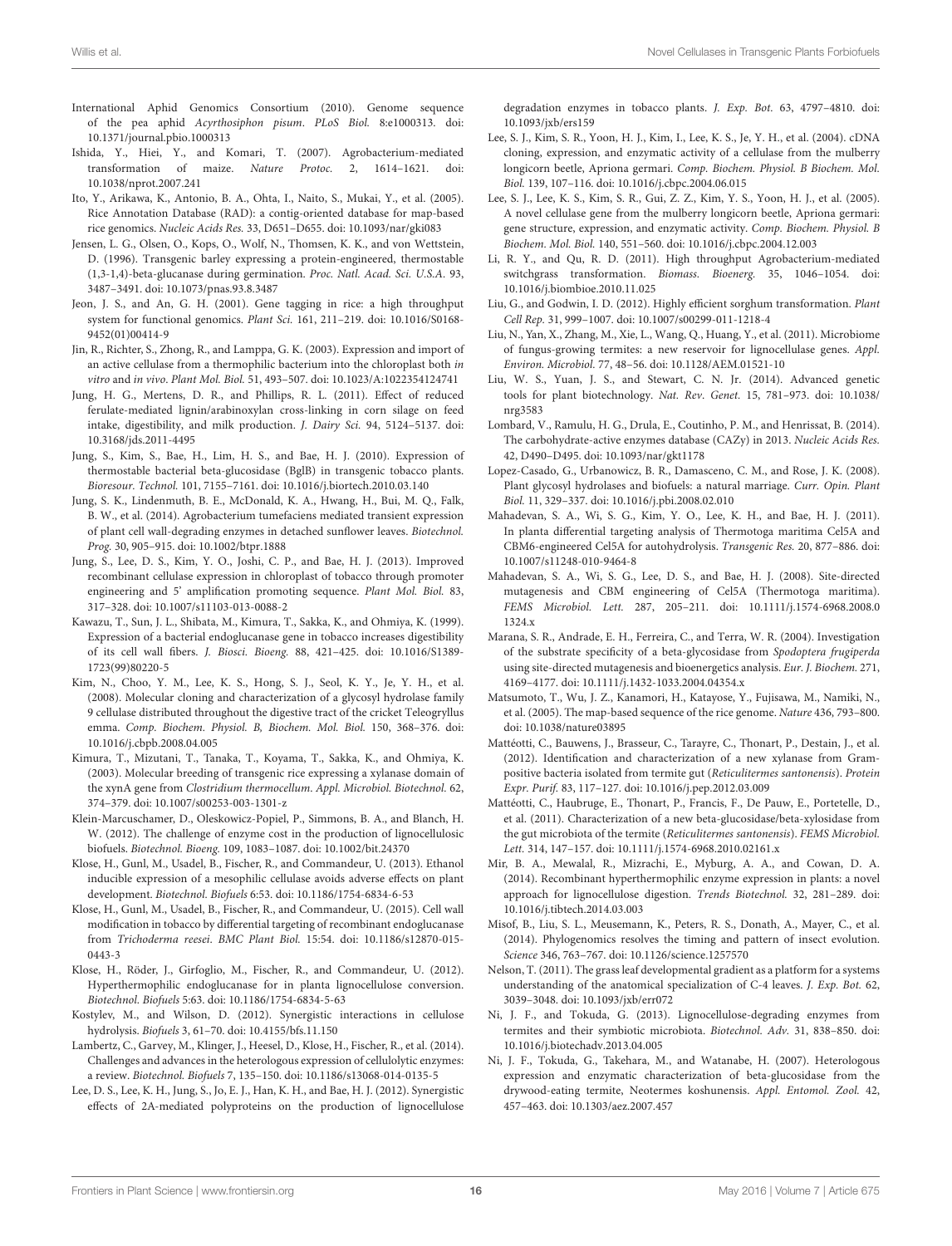- <span id="page-17-6"></span>Nigorikawa, M., Watanabe, A., Furukawa, K., Sonoki, T., and Ito, Y. (2012). Enhanced saccharification of rice straw by overexpression of rice exo-glucanase. Rice 5:14. doi: 10.1186/1939-8433-5-14
- <span id="page-17-10"></span>Ohkuma, M. (2003). Termite symbiotic systems: efficient bio-recycling of lignocellulose. Appl. Microbiol. Biotechnol. 61, 1–9. doi: 10.1007/s00253-002- 1189-z
- <span id="page-17-9"></span>Oppert, C., Klingeman, W. E., Willis, J. D., Oppert, B., and Jurat-Fuentes, J. L. (2010). Prospecting for cellulolytic activity in insect digestive fluids. Comp. Biochem. Physiol. B. Biochem. Mol. Biol. 155, 145–154. doi: 10.1016/j.cbpb.2009.10.014
- <span id="page-17-4"></span>Oraby, H., Venkatesh, B., Dale, B., Ahmad, R., Ransom, C., Oehmke, J., et al. (2007). Enhanced conversion of plant biomass into glucose using transgenic rice-produced endoglucanase for cellulosic ethanol. Transgenic Res. 16, 739–749. doi: 10.1007/s11248-006-9064-9
- <span id="page-17-7"></span>Patel, M., Johnson, J. S., Brettell, R. I. S., Jacobsen, J., and Xue, G. P. (2000). Transgenic barley expressing a fungal xylanase gene in the endosperm of the developing grains. Mol. Breed. 6, 113–123. doi: 10.1023/A:1009640427515
- <span id="page-17-3"></span>Ransom, C., Balan, V., Biswas, G., Dale, B., Crockett, E., and Sticklen, M. (2007). Heterologous Acidothermus cellulolyticus 1,4-beta-endoglucanase E1 produced within the corn biomass converts corn stover into glucose. Appl. Biochem. Biotechnol. 137–140, 207–219. doi: 10.1007/s12010-007-9053-3
- <span id="page-17-36"></span>Reese, E. T., Siu, R. G. H., and Levinson, H. S. (1950). The biological degradation of soluble cellulose derivatives and Its relationship to the mechanism of cellulose hydrolysis. J. Bacteriol. 59, 485–497.
- <span id="page-17-19"></span>Richards, S., Liu, Y., Bettencourt, B. R., Hradecky, P., Letovsky, S., Nielsen, R., et al. (2005). Comparative genome sequencing of Drosophila pseudoobscura: chromosomal, gene, and cis-element evolution. Genome Res. 15, 1–18. doi: 10.1101/gr.3059305
- <span id="page-17-23"></span>Robinson, G. E., Hackett, K. J., Purcell-Miramontes, M., Brown, S. J., Evans, J. D., Goldsmith, M. R., et al. (2011). Creating a buzz about insect genomes. Science 331, 1386–1386. doi: 10.1126/science.331.6023.1386
- <span id="page-17-1"></span>Saha, B. C. (2003). Hemicellulose bioconversion. J. Ind. Microbiol. Biotechnol. 30, 279–291. doi: 10.1007/s10295-003-0049-x
- <span id="page-17-39"></span>Sattler, S. E., Funnell-Harris, D. L., and Pedersen, J. F. (2010). Brown midrib mutations and their importance to the utilization of maize, sorghum, and pearl millet lignocellulosic tissues. Plant Sci. 178, 229–238. doi: 10.1016/j.plantsci.2010.01.001
- <span id="page-17-26"></span>Scharf, M. E., Kovaleva, E. S., Jadhao, S., Campbell, J. H., Buchman, G. W., and Boucias, D. G. (2010). Functional and translational analyses of a betaglucosidase gene (glycosyl hydrolase family 1) isolated from the gut of the lower termite Reticulitermes flavipes. Insect Biochem. Mol. Biol. 40, 611–620. doi: 10.1016/j.ibmb.2010.06.002
- <span id="page-17-2"></span>Scheller, H. V., and Ulvskov, P. (2010). Hemicelluloses. Annu. Rev. Plant Biol. 61, 263–289. doi: 10.1146/annurev-arplant-042809-112315
- <span id="page-17-33"></span>Schena, M., Lloyd, A. M., and Davis, R. W. (1991). A steroid-inducible gene expression system for plant cells. Proc. Natl. Acad. Sci. U.S.A. 88, 10421–10425. doi: 10.1073/pnas.88.23.10421
- <span id="page-17-17"></span>Shelomi, M., Watanabe, H., and Arakawa, G. (2014). Endogenous cellulase enzymes in the stick insect (Phasmatodea) gut. J. Insect Physiol. 60, 25–30. doi: 10.1016/j.jinsphys.2013.10.007
- <span id="page-17-34"></span>Shen, B., Sun, X., Zuo, X., Shilling, T., Apgar, J., Ross, M., et al. (2012). Engineering a thermoregulated intein-modified xylanase into maize for consolidated lignocellulosic biomass processing. Nat. Biotechnol. 30, 1131–1136. doi: 10.1038/nbt.2402
- <span id="page-17-35"></span>Shen, H., Mazarei, M., Hisano, H., Escamilla-Trevino, L., Fu, C., Pu, Y., Rudis, M. R., et al. (2013). A genomics approach to deciphering lignin biosynthesis in switchgrass. Plant Cell 25, 4342–4361. doi: 10.1105/tpc.113.118828
- <span id="page-17-14"></span>Shi, W. B., Ding, S. Y., and Yuan, J. S. (2011). Comparison of insect gut cellulase and xylanase activity across different insect species with distinct food sources. Bioenerg Res. 4, 1–10. doi: 10.1007/s12155-010-9096-0
- <span id="page-17-15"></span>Shi, W., Xie, S., Chen, X., Sun, S., Zhou, X., Liu, L., et al. (2013). Comparative genomic analysis of the microbiome [corrected] of herbivorous insects reveals eco-environmental adaptations: biotechnology applications. PLoS Genet. 9:e1003131. doi: 10.1371/journal.pgen.1003131
- <span id="page-17-32"></span>Shirley, D., Oppert, C., Reynolds, T. B., Miracle, B., Oppert, B., Klingeman, W. E., et al. (2014). Expression of an endoglucanase from Tribolium castaneum (TcEG1) in Saccharomyces cerevisiae. Insect Sci. 21, 609–618. doi: 10.1111/1744- 7917.12069
- <span id="page-17-18"></span>Slaytor, M. (1992). Cellulose digestion in termites and cockroaches - What role do symbionts play? Comp. Biochem. Phys. B 103, 775–784. doi: 10.1016/0305- 0491(92)90194-V
- <span id="page-17-5"></span>Sun, Y., Cheng, J. J., Himmel, M. E., Skory, C. D., Adney, W. S., Thomas, S. R., et al. (2007). Expression and characterization of Acidothermus cellulolyticus E1 endoglucanase in transgenic duckweed Lemna minor 8627. Bioresour. Technol. 98, 2866–2872. doi: 10.1016/j.biortech.2006.09.055
- <span id="page-17-0"></span>Taylor, L. E. II, Dai, Z., Decker, S. R., Brunecky, R., Adney, W. S., Ding, S. Y., et al. (2008). Heterologous expression of glycosyl hydrolases in planta: a new departure for biofuels. Trends Biotechnol. 26, 413–424. doi: 10.1016/j.tibtech.2008.05.002
- <span id="page-17-27"></span>Todaka, N., Lopez, C. M., Inoue, T., Saita, K., Maruyama, J., Arioka, M., et al. (2010). Heterologous expression and characterization of an endoglucanase from a symbiotic protist of the lower termite, Reticulitermes speratus. Appl. Microbiol. Biotechnol. 160, 1168–1178. doi: 10.1007/s12010-009-8626-8
- <span id="page-17-12"></span>Tokuda, G., and Watanabe, H. (2007). Hidden cellulases in termites: revision of an old hypothesis. Biol. Lett. 3, 336–339. doi: 10.1098/rsbl.2007.0073
- <span id="page-17-21"></span>Tribolium Genome Sequencing, C., Richards, S., Gibbs, R. A., Weinstock, G. M., Brown, S. J., Denell, R., et al. (2008). The genome of the model beetle and pest Tribolium castaneum. Nature 452, 949–955. doi: 10.1038/nature06784
- <span id="page-17-25"></span>Uchima, C. A., Tokuda, G., Watanabe, H., Kitamoto, K., and Arioka, M. (2011). Heterologous expression and characterization of a glucose-stimulated betaglucosidase from the termite Neotermes koshunensis in Aspergillus oryzae. Appl. Microbiol. Biotechnol. 89, 1761–1771. doi: 10.1007/s00253-010-2963-y
- <span id="page-17-29"></span>Uchima, C. A., Tokuda, G., Watanabe, H., Kitamoto, K., and Arioka, M. (2012). Heterologous expression in Pichia pastoris and characterization of an endogenous thermostable and high-glucose-tolerant beta-glucosidase from the termite Nasutitermes takasagoensis. Appl. Environ. Microbiol. 78, 4288–4293. doi: 10.1128/AEM.07718-11
- <span id="page-17-31"></span>Valencia, A., Alves, A. P., and Siegfried, B. D. (2013). Molecular cloning and functional characterization of an endogenous endoglucanase belonging to GHF45 from the western corn rootworm, Diabrotica virgifera virgifera. Gene 513, 260–267. doi: 10.1016/j.gene.2012.10.046
- <span id="page-17-38"></span>Vogel, J. P., Garvin, D. F., Mockler, T. C., Schmutz, J., Rokhsar, D., Bevan, M. W., et al. (2010). Genome sequencing and analysis of the model grass Brachypodium distachyon. Nature 463, 763–768. doi: 10.1038/nature08747
- <span id="page-17-37"></span>Vogel, J. P., Tuna, M., Budak, H., Huo, N. X., Gu, Y. Q., and Steinwand, M. A. (2009). Development of SSR markers and analysis of diversity in Turkish populations of Brachypodium distachyon. BMC Plant Biol. 9:88. doi: 10.1186/1471-2229-9-88
- <span id="page-17-28"></span>Wang, Q., Qian, C., Zhang, X. Z., Liu, N., Yan, X., and Zhou, Z. (2012). Characterization of a novel thermostable beta-glucosidase from a metagenomic library of termite gut. Enzyme Microb. Technol. 51, 319–324. doi: 10.1016/j.enzmictec.2012.07.015
- <span id="page-17-11"></span>Watanabe, H., Noda, H., Tokuda, G., and Lo, N. (1998). A cellulase gene of termite origin. Nature 394, 330–331. doi: 10.1038/28527
- <span id="page-17-24"></span>Watanabe, H., and Tokuda, G. (2001). Animal cellulases. Cell. Mol. Life Sci. 58, 1167–1178. doi: 10.1007/PL00000931
- <span id="page-17-13"></span>Watanabe, H., and Tokuda, G. (2010). Cellulolytic systems in insects. Annu. Rev. Entomol. 55, 609–632. doi: 10.1146/annurev-ento-112408-085319
- <span id="page-17-30"></span>Wei, Y. D., Lee, K. S., Gui, Z. Z., Yoon, H. J., Kim, I., Zhang, G. Z., et al. (2006). Molecular cloning, expression, and enzymatic activity of a novel endogenous cellulase from the mulberry longicorn beetle, Apriona germari. Comp. Biochem Physiol. B Biochem. Mol. Biol. 145, 220–229. doi: 10.1016/j.cbpb.2006. 07.007
- <span id="page-17-20"></span>Weinstock, G. M., Robinson, G. E., Gibbs, R. A., Worley, K. C., Evans, J. D., Maleszka, R., et al. (2006). Insights into social insects from the genome of the honeybee Apis mellifera. Nature 443, 931–949. doi: 10.1038/nature05260
- <span id="page-17-8"></span>Weng, X., Huang, Y., Hou, C., and Jiang, D. (2013). Effects of an exogenous xylanase gene expression on the growth of transgenic rice and the expression level of endogenous xylanase inhibitor gene RIXI. J. Sci. Food. Agric. 93, 173–179. doi: 10.1002/jsfa.5746
- <span id="page-17-22"></span>Werren, J. H., Richards, S., Desjardins, C. A., Niehuis, O., Gadau, J., Colbourne, J. K., et al. (2010). Functional and evolutionary insights from the genomes of three parasitoid Nasonia species. Science 327, 343–348. doi: 10.1126/science.11 78028
- <span id="page-17-16"></span>Willis, J. D., Oppert, B., Oppert, C., Klingeman, W. E., and Jurat-Fuentes, J. L. (2011). Identification, cloning, and expression of a GHF9 cellulase